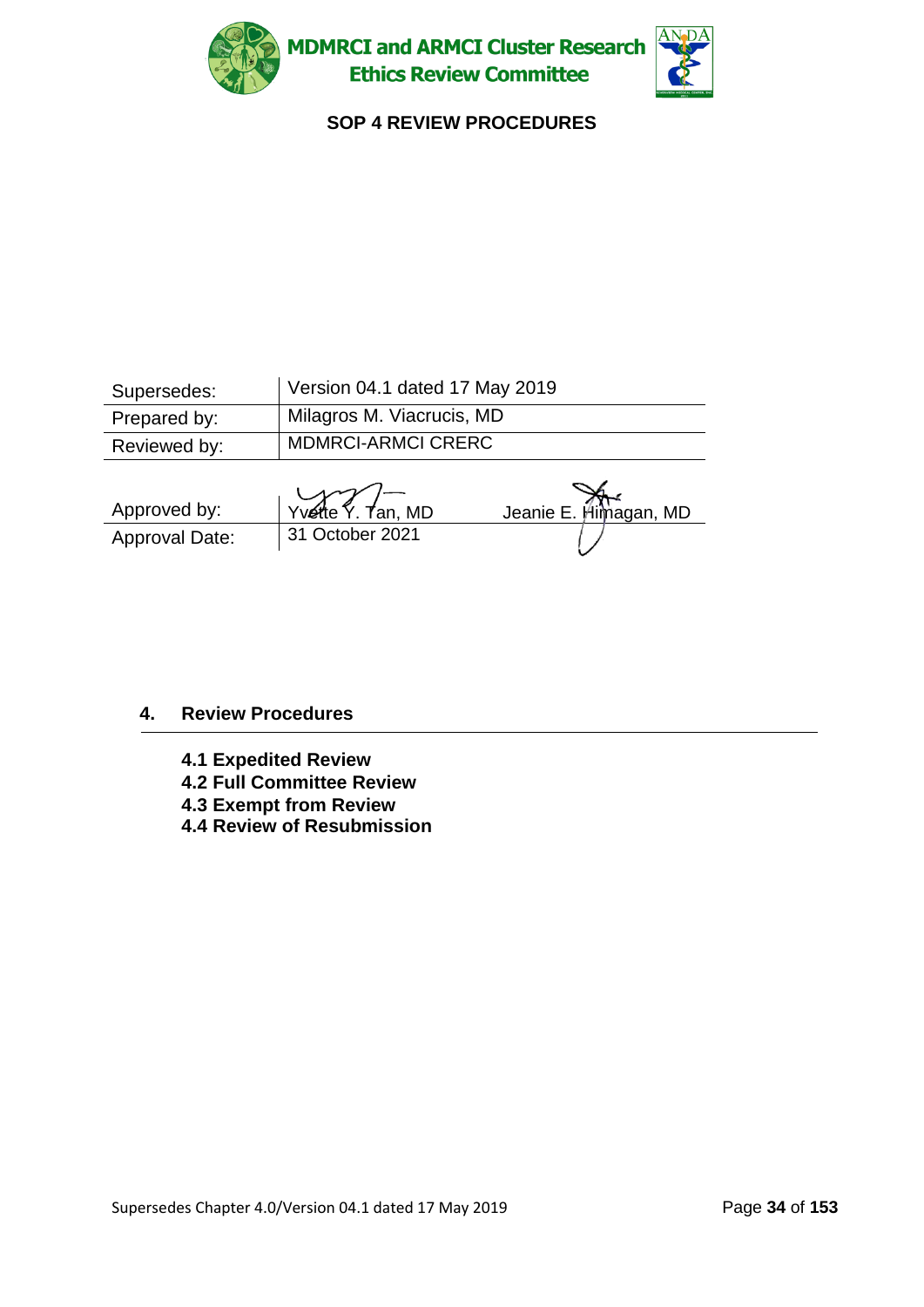



### **SOP 4 REVIEW PROCEDURES**

### **SOP 4.1 EXPEDITED REVIEW**

#### 1. **Objective of the Activity**

To describe the MDMRCI-ARMCI CRERC procedure for the review of protocols that qualify for expedited review *to ensure compliance with technical and ethical standards in the conduct of minimal risk study protocols thereby protecting the safety, rights and welfare of study participants and the integrity of research data.*

#### 2. **Scope**

*This SOP applies to initial review and resubmissions, and post-approval submissions on protocols that have been classified as not involving more than minimal risk to study participants, or where the participants do not belong to vulnerable groups, or when study situation does not generate vulnerability to participants. This also applies to review of a) resubmission when the initial review was expedited, b) resubmission when the initial review was by Full Committee but CRERC-recommended revisions are minor, c) minor protocol amendment, d) progress/annual report when the initial review was expedited, and e) final report when the initial review was expedited.* 

*This SOP begins with the assignment of Primary Reviewers and Independent Consultant, if CRERC does not have the expertise given the nature of the protocol to be reviewed, and ends with the inclusion of approved protocols reviewed by expedited procedure in the agenda of the next meeting.* 

#### 3. **Responsibilities**

*The CRERC Chair or the Member-Secretary (if the former has conflict of interest) designates the Primary Reviewers and selects the Independent Consultant if CRERC does not have the required expertise given the nature of the study protocol*.

*The CRERC Member-Secretary reviews the assessment forms and checks for any disagreement in the recommendations and review decisions of the primary reviewers, and integrates the recommendations*.

*The medical/scientific Primary Reviewer reviews both the study protocol and the informed consent and/or assent forms while the lay person focuses on the recruitment procedure, informed consent and/or assent forms and informed consent process*.

*The Administrative Secretary is responsible for: a) identifying and notifying the Primary Reviewers and Independent Consultant (if any) using Form 4.1 Request for Review for protocols for initial review, b) preparing Form 4.2 Notice of Review to the Researcher/PI of protocols for initial review, c) collating the recommendations of the Primary Reviewers and forwarding this to the Member-Secretary for review and finalization, d) preparing the communication to convey to the Researcher/PI the review decision of the CRERC using appropriate form, e) filing the documents in the protocol file folder, updating the protocol file index, and the e-protocol database, and f) identifying the submissions reviewed and approved by expedited review for inclusion in the meeting agenda of the upcoming meeting*.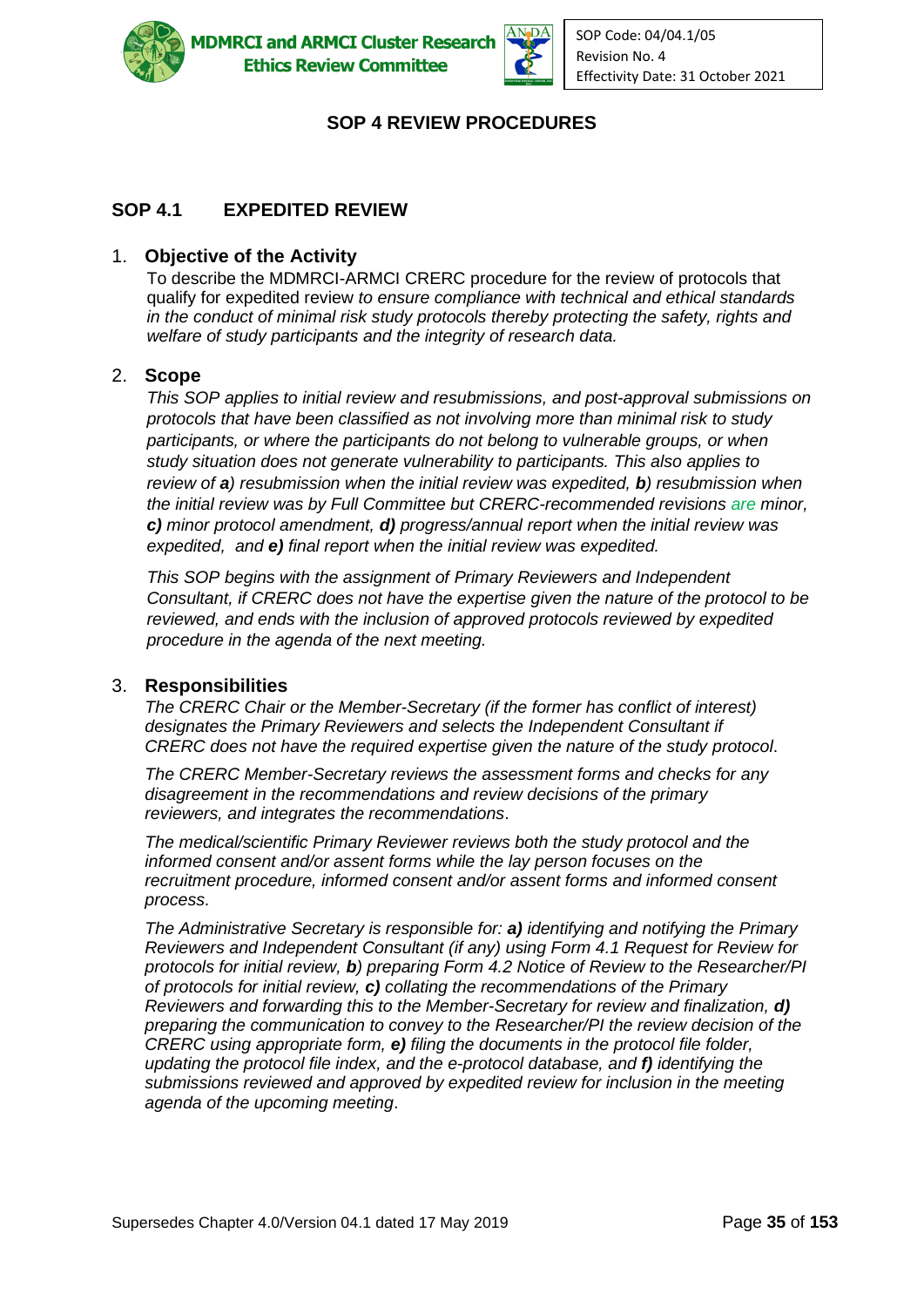



# **SOP 4 REVIEW PROCEDURES**

### 4. **Workflow**

| No.            | <b>Activities</b>                                                                                                                            | Person/s<br>Responsible                           |
|----------------|----------------------------------------------------------------------------------------------------------------------------------------------|---------------------------------------------------|
| 1              | <b>Assign Primary Reviewers</b>                                                                                                              | <b>CRERC Chair or</b><br>Member-Secretary         |
| $\overline{2}$ | Notify Primary Reviewers and Independent Consultant<br>and send the protocol package to be reviewed                                          | Administrative<br>Secretary                       |
| 3              | Review the documents with the use of the assessment<br>forms                                                                                 | <b>Primary Reviewers</b>                          |
| 4              | Review and collate the comments and<br>recommendations in the assessment forms                                                               | Administrative<br>Secretary, Member-<br>Secretary |
| 5              | Communicate the CRERC decision to the<br>Researcher/Principal Investigator (PI)                                                              | Administrative<br>Secretary                       |
| 6              | File the protocol/protocol-related documents in the<br>protocol file folder, and update the protocol file index<br>and the protocol database | Administrative<br>Secretary                       |
| 7              | Include protocols and protocol-related submissions<br>approved by expedited review in the meeting agenda                                     | Administrative<br>Secretary                       |

### 5. **Detailed Instructions**

- 5.1 Assign Primary Reviewers and Independent Consultant, if necessary
	- 5.1.1 The Chair (or the Member-Secretary if the former has COI) assigns Primary Reviewers to do the review. For submissions with informed consent/assent, two Primary Reviewers are designated – a medical or scientific reviewer to review both the protocol and informed consent and/or assent, and a layperson to focus on the informed consent and/or assent and the informed consent process. The medical/scientific reviewer is responsible for the assessment of technical soundness and related ethical issues

*For protocols that do not require informed consent/assent, resubmissions that do not involve revisions of the informed consent/assent, or minor protocol amendment only one medical or scientific reviewer is required.*

- *5.1.2 If the CRERC does not have the necessary expertise required by the nature of the protocol to be reviewed, an Independent Consultant is selected by the Chair to assist the Primary Reviewer/s in the assessment of the submission. (Refer to SOP 2.2 – Selection and Appointment of Independent Consultants)*
- *5.1.3 For initial review, the Administrative Secretary sends Form 4.1 Request for Review to the Primary Reviewers and Independent Consultant and follows up the return of said form to CRERC with their signed "conforme".*
- *5.1.4 If the chosen Primary Reviewer/s is/are not available to do the initial review, the Chair/Member-Secretary is informed who will then designate other CRERC Member/s to do the review.*
- *5.1.5 For review of resubmission and post-approval reviews, if the Primary Reviewer/s is/are not available the Chair/Member-Secretary may do the review.*
- 5.2 Notify Primary Reviewers and Independent Consultant and send the protocol package to be reviewed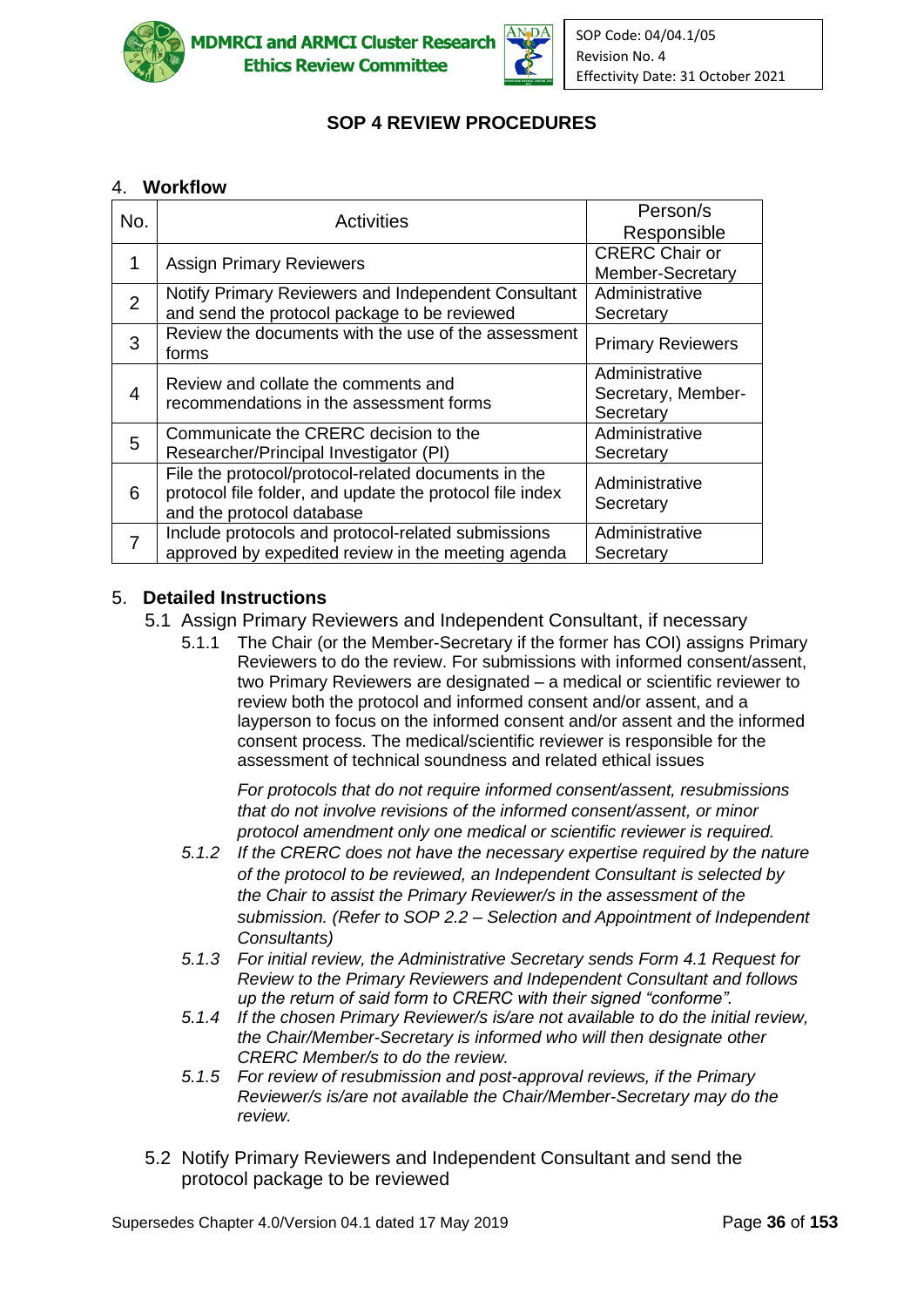



### **SOP 4 REVIEW PROCEDURES**

- *5.2.1 When the designated CRERC Members agree to do the review, the Administrative Secretary prepares the protocol/protocol related document package for review and the appropriate assessment form/s*
- *5.2.2 The Administrative Secretary records the document package in the CRERC Form 9.2 Log of Outgoing Protocol Related Communications and forwards it to the Primary Reviewer/s and the Independent Consultant (if necessary) within seven (7) calendar days from the receipt of the document/s for review.*
- *5.2.3 The Administrative Secretary prepares Form 4.2 Notification of CRERC Review to the Researcher/Principal Investigator (PI) to inform the latter on the initial review status of the protocol - the assigned CRERC Protocol No., and the type of review.*
- 5.3 Review the documents with the use of the assessment forms:
	- *5.3.1 The Primary Reviewer/s and the Independent Consultant complete the review using:*
		- *a*) *for the initial review: CRERC Form 4.3 Protocol Assessment Checklist and Form 4.4 Informed Consent Assessment Checklist (if the study protocol has an Informed Consent/Assent Form) Review decision can be anyone of the following: i) approval, ii) major revision, iii) minor revision, iv) disapproval and v) pending, for clarification*
		- *b) for resubmission: third column of Form 4.6 Protocol Resubmission Review decision can be anyone of the following: i) approval, ii) major revision, iii) minor revision, iv) disapproval, and v) pending, for clarification. (Refer to SOP 4.4 Review of Resubmission)*
		- *c) for minor protocol amendment: CRERC Form 7.1 Application for Protocol Amendment (Box for CRERC Use) Review decision can be anyone of the following: i) approval, ii) revision, iii) disapproval, and iv) pending, for*
		- *clarification (Refer to SOP 7.1 Review of Protocol Amendment) d) for Progress/Annual Report when initial review is expedited review:*
		- *CRERC Form 7.3 Progress/Annual Report (Box for CRERC Use) Review decision can be anyone of the following:* 
			- *i) Renew approval*
			- *ii) Revise*
			- *iii) Request further information, specify*
			- *iv) Suspend:*
				- *enrollment of new subjects*
				- *research procedures in currently enrolled subjects*
				- entire study
			- *v) Disapprove renewal*

*(Refer to SOP 7.2 Review of Progress/Annual Report)* 

*e) for final report when initial review is expedited review: CRERC Form 7.4 Final Report (Box for CRERC Use) Review decision can be anyone of the following: i) accepted, ii) revise, and iii) require action from the Researcher, iv) pending, for clarification (Refer to SOP 7.3 Review of Final Report)*

*The review decision is major revision when the recommended revisions involve any of the following: study objectives, study design, recruitment of participants, exclusion/inclusion criteria, method of data collection, statistical analysis, mitigation of risks, protection of vulnerability, or other changes that impact on the potential risks to participants and on the integrity of the research data.*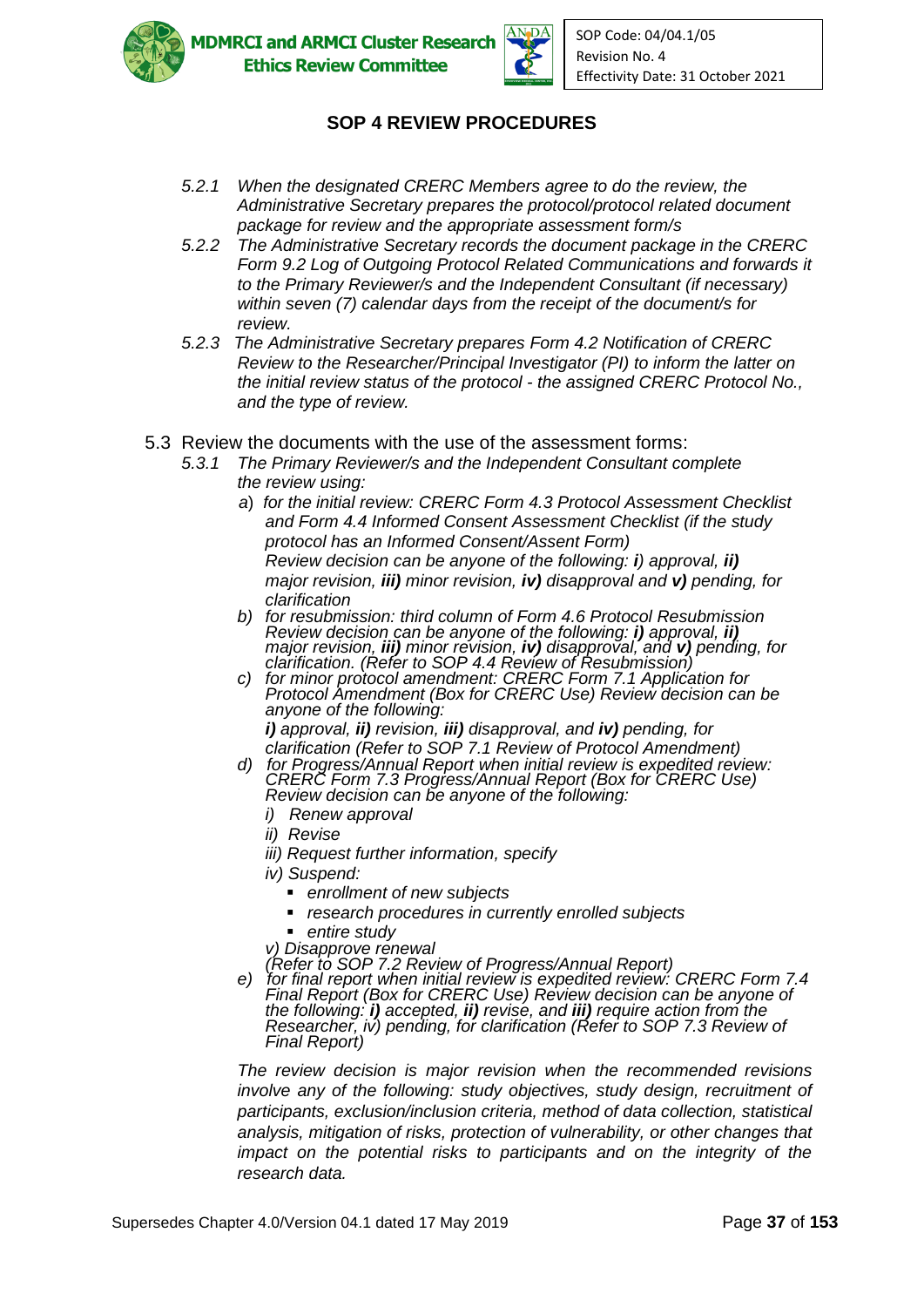



## **SOP 4 REVIEW PROCEDURES**

*The review decision is minor revision when the recommended revisions of the study or related documents do not impact on potential risks to the participants and on the integrity of the research data, e.g. incomplete IC elements, use of appropriate words/phrase or improvement in sentence construction in the translation of English ICF to the local dialect, unsatisfactory IC format, or increase in reimbursable travel expenses per study visit.*

- 5.3.2 *In addition to the review elements described in CRERC Form 4.3 Protocol Assessment and CRERC Form 4.4 Informed Consent Assessment, the primary reviewers should ensure that the study protocol comply with existing international and national guidelines and policies including, but not limited to the 2017 National Ethical Guidelines for Health and Healthrelated Research, and Data Privacy Act of 2012.*
- *5.3.3 For research involving children and adolescents, the primary reviewers should ensure study protocol's compliance with the International Ethical Guidelines for Health and Health-related Research Involving Humans 2016, Guideline 17 such as in (a) obtaining consent for their continued participation if participants reach the legal age of maturity during the research, (b) special parental authority, (c) deliberate objection of children and adolescents who are too immature to give assent, or (d) observation of the study by a parent or guardian.*
- *5.3.4 The primary reviewers assess the competence of the Researchers/PIs by taking into consideration not only their scientific qualifications but also the number of other ongoing studies they have. Check the CV of the Researcher/Principal Investigator and other members of the Research Team. In an intervention study, ensure that they all have valid GCP Training.*
- 5.3.5 *After the assessment is completed the Primary Reviewer/s and the Independent Consultant (if any) return all the documents including the completed assessment form/s to the CRERC within 7 calendar days from the date of their receipt of the protocol/protocol related documents.*
- 5.4 Review and collate the comments and recommendations in the assessment forms
	- 5.4.1 The Administrative Secretary reviews the completed assessment forms to determine if there is agreement in the review decisions. The comments and decisions are consolidated using the appropriate form, (Refer to SOP 8.2 – Communicating CRERC Decision) and forwarded by e-mail to the Member-Secretary including the completed assessment forms of the Primary Reviewers. The Member-Secretary reviews and finalizes the list of recommendations.
	- 5.4.2 If there are conflicting recommendations and/or disagreement in the review decisions between the Primary Reviewers, or between the Primary Reviewers and the Independent Consultant, or when the protocol is disapproved, the protocol is referred to the Full Committee for deliberation and decision. The Administrative Secretary includes the protocol in the Meeting Agenda of the upcoming Full Committee meeting.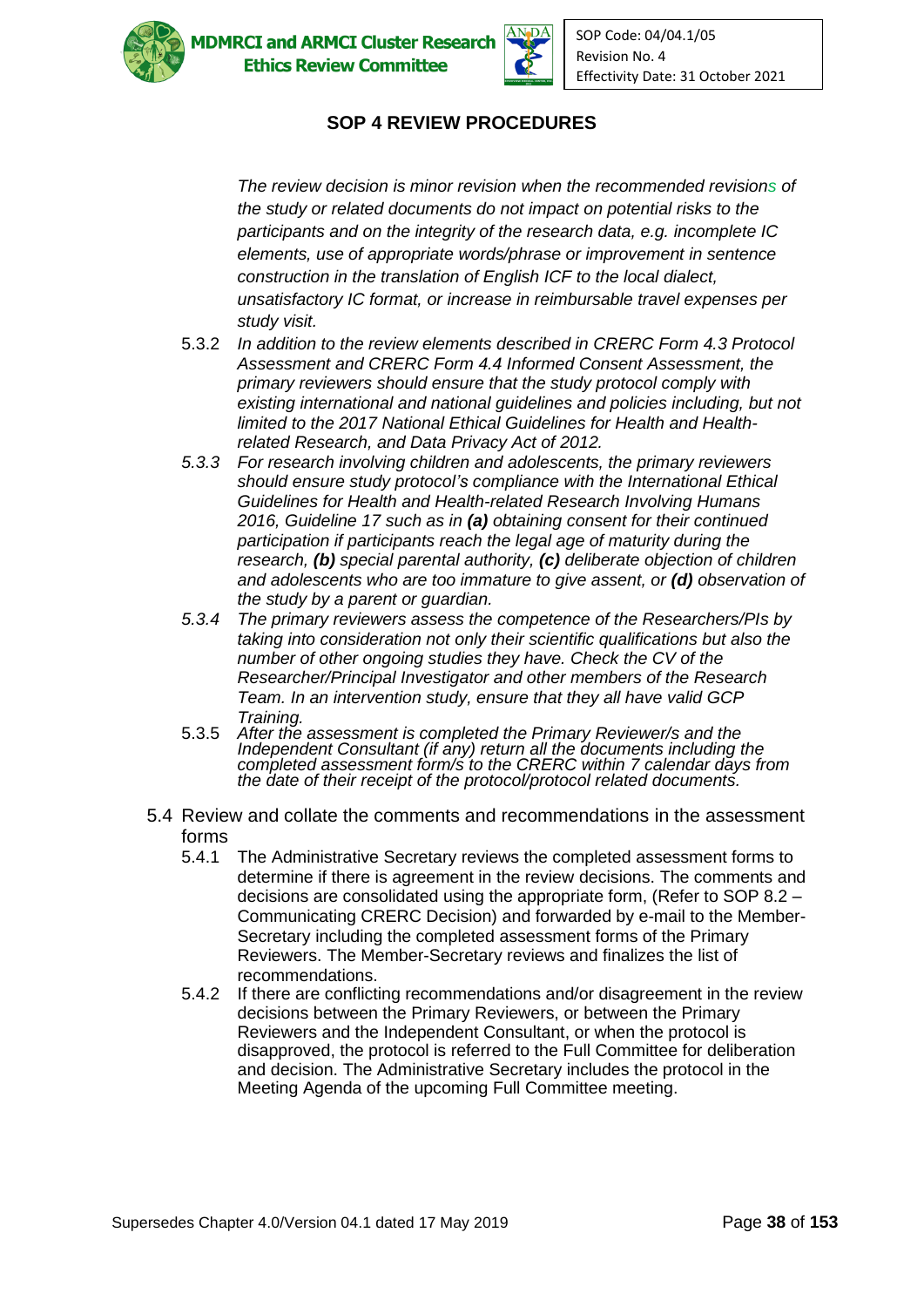



# **SOP 4 REVIEW PROCEDURES**

- 5.5 Communicate the CRERC decision to the Researcher/Principal Investigator 5.5.1 The Administrative Secretary prepares the communication of CRERC
	- decision to the Researcher/PI using the appropriate form within five (5) calendar days from the receipt of the results of the expedited review. (Refer to SOP 8.2 Communicating CRERC Decision)
- 5.6 File the protocol/protocol-related documents in the protocol file folder, and update the protocol file index and the protocol database
	- 5.6.1 The Administrative Secretary adds the submissions and their corresponding completed assessment forms, duplicate copy of the Notification of CRERC Decision/Approval Letter to the protocol file folder and updates the protocol file index and the protocol data base accordingly. (Refer to the SOP 9.1 Management of Active Study Protocol Files)
- 5.7 Include protocols and protocol-related submissions approved by expedited review in the meeting agenda
	- 5.7.1 The Administrative Secretary prepares a list of protocols approved by expedited review, and the Chair/Member Secretary reports them during the Full Committee meeting. This report is included in both the Meeting Agenda and the Minutes of the Meeting. (Refer to SOP 6.1 Preparation for CRERC Meeting Agenda and SOP 8.1 Preparation of Minutes of the Meeting)

### 6. **Related Forms**

*CRERC Form 4.1 Request for Review (Primary Reviewer) CRERC Form 4.2 Notice of CRERC Review (to the Researcher/PI)* CRERC Form 4.3 Protocol Assessment Checklist CRERC Form 4.4 Informed Consent Assessment Checklist CRERC Form 7.1 Application for Protocol Amendment CRERC Form 7.3 Progress/Annual Report CRERC Form 7.4 Final Report CRERC Form 9.2 *Log of Outgoing Protocol Related Communications*

| Version<br>No. | <b>Version Date</b> | Description of Changes                                                                                                                                                                                                                                                                                                                                                                                                                                                                                                                                                                                                                                                                                            |
|----------------|---------------------|-------------------------------------------------------------------------------------------------------------------------------------------------------------------------------------------------------------------------------------------------------------------------------------------------------------------------------------------------------------------------------------------------------------------------------------------------------------------------------------------------------------------------------------------------------------------------------------------------------------------------------------------------------------------------------------------------------------------|
| 01             | 23 Jan 2015         | Refer to SOP v. 01                                                                                                                                                                                                                                                                                                                                                                                                                                                                                                                                                                                                                                                                                                |
| 02             | 21 May 2015         | Refer to SOP v. 02                                                                                                                                                                                                                                                                                                                                                                                                                                                                                                                                                                                                                                                                                                |
| 03             | 05 Feb 2016         | Refer to SOP v. 03                                                                                                                                                                                                                                                                                                                                                                                                                                                                                                                                                                                                                                                                                                |
| 04.1           | 17 May 2019         | Refer to SOP v. 04.1                                                                                                                                                                                                                                                                                                                                                                                                                                                                                                                                                                                                                                                                                              |
| 05             | 31 Oct 2021         | Changed Purpose to Objective, and Process Flow/Steps to<br>٠<br>Workflow to harmonize with PHREB's section titles.<br>Changed the section on Scope, - included a description of<br>г<br>submissions for expedited review, and the start and end tasks of<br>the SOP<br>Added the detailed responsibilities of the CRERC Chair, Member-<br>п<br>Secretary, Primary Reviewers and those of the Administrative<br>Secretary<br>Removed Task #1 in version 4.0– "Determine that the submission<br>п<br>qualifies for expedited review". This task is included in SOP 3.0 -<br>Management of Submission.<br>Added 5.1.2 - the possibility of calling in an<br>п<br>Independent Consultant to assist in the review, and |

# 7. **SOP Document History**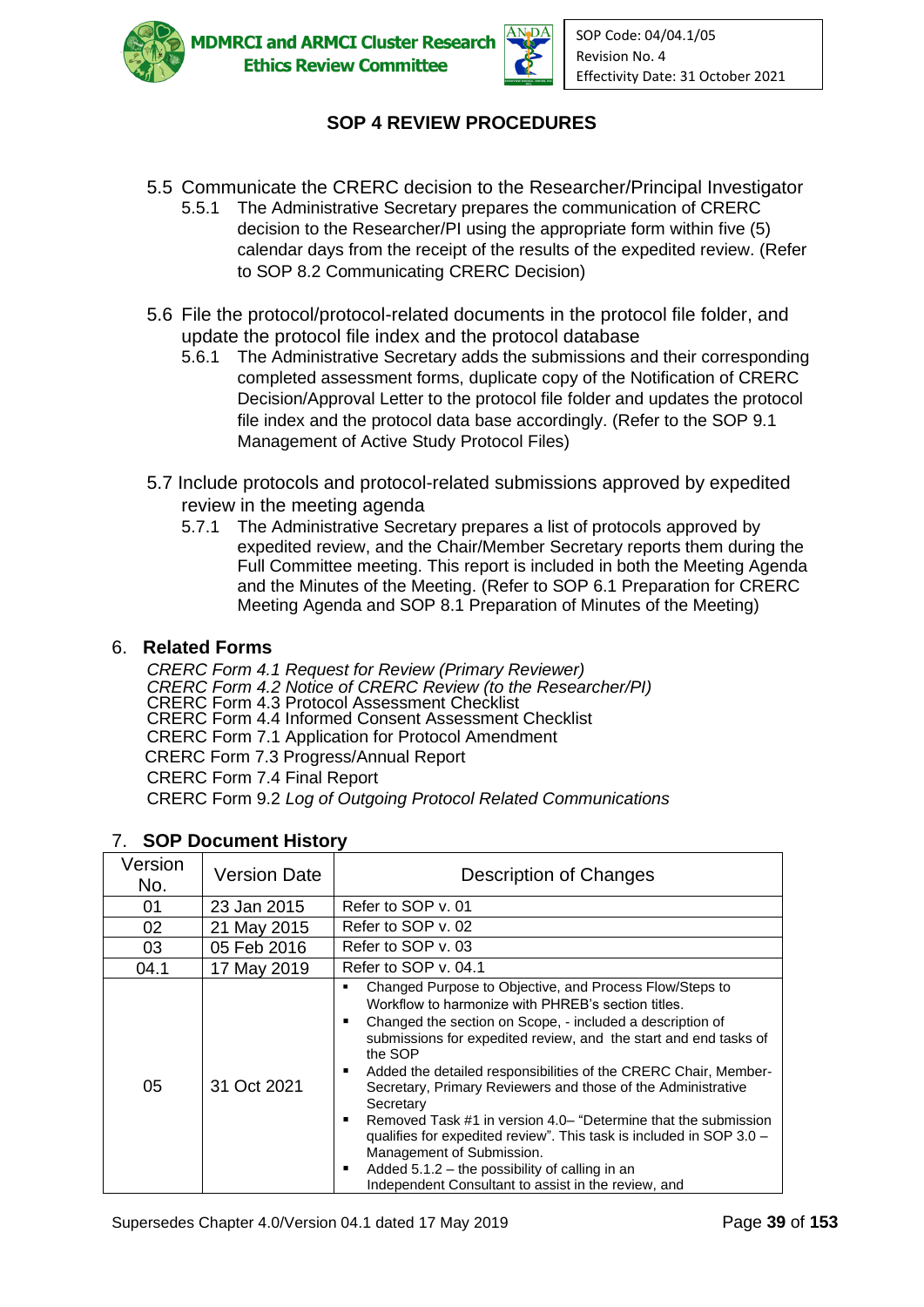



# **SOP 4 REVIEW PROCEDURES**

| 5.1.3 - the possibility that the initially assigned Primary<br>Reviewer/s may not be available and other CRERC members<br>are then designated as reviewers.<br>Added the assessment form to use (in 5.3.1 in current version),<br>and categories of review decision appropriate to the kind of<br>documents being reviewed; and other ethical assessment points<br>to consider in the review (in 5.3.2, 5.3.3 & 5.3.4)<br>Removed Task #5 in version $4.0 -$ "Return the<br>accomplished assessment forms to the Secretariat". This<br>task incorporated in Task #3 of the current version.<br>Modify task #6 in version 4.0 - The Administrative Secretary<br>п<br>collates the recommendations of the primary Reviewers and<br>forwards this to the Member-Secretary who reviews and finalizes<br>the communication of CRERC decision to the Researcher/PI<br>Added timelines – from date of receipt of submission to<br>٠<br>forwarding of protocol/protocol related document to be reviewed<br>to the Primary Reviewer/s; date of receipt of documents for<br>review by the Primary Reviewers to the return of the completed<br>assessment form to CRERC<br>Cross-reference tasks in Detailed Instructions to related SOP<br>Introduced new forms - CREC Form 4.1 Request for Review (for<br>Primary Reviewer), CRERC Form 4.2 Notice of Review to PI, and<br>CRERC Form 9.2 Log of Outgoing Protocol Related<br>Communications |
|-------------------------------------------------------------------------------------------------------------------------------------------------------------------------------------------------------------------------------------------------------------------------------------------------------------------------------------------------------------------------------------------------------------------------------------------------------------------------------------------------------------------------------------------------------------------------------------------------------------------------------------------------------------------------------------------------------------------------------------------------------------------------------------------------------------------------------------------------------------------------------------------------------------------------------------------------------------------------------------------------------------------------------------------------------------------------------------------------------------------------------------------------------------------------------------------------------------------------------------------------------------------------------------------------------------------------------------------------------------------------------------------------------------------------------------|
| Used Administrative Secretary instead of CRERC Secretariat<br>■                                                                                                                                                                                                                                                                                                                                                                                                                                                                                                                                                                                                                                                                                                                                                                                                                                                                                                                                                                                                                                                                                                                                                                                                                                                                                                                                                                     |
| where appropriate                                                                                                                                                                                                                                                                                                                                                                                                                                                                                                                                                                                                                                                                                                                                                                                                                                                                                                                                                                                                                                                                                                                                                                                                                                                                                                                                                                                                                   |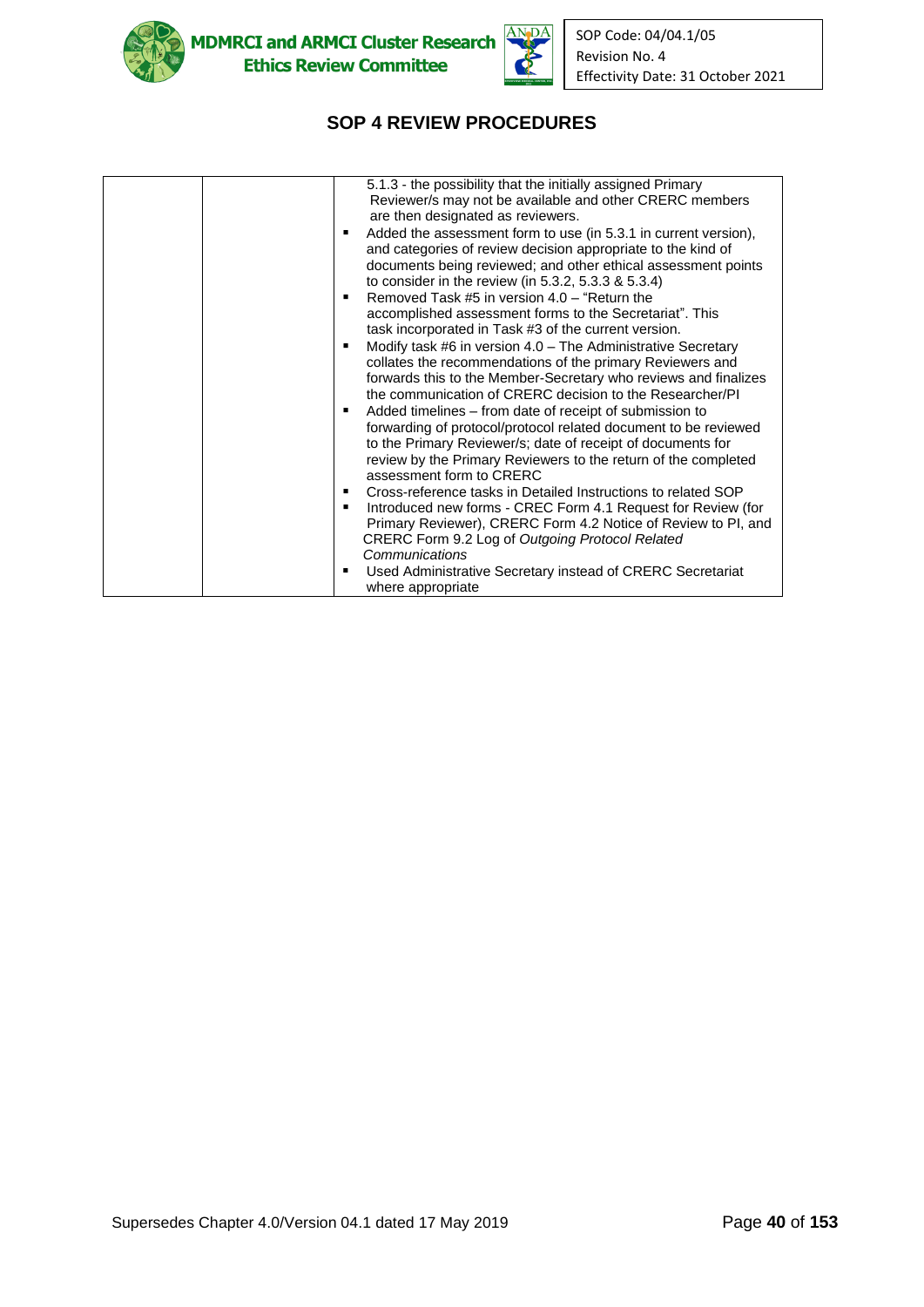



# **SOP 4 REVIEW PROCEDURES**

### **SOP 4.2 FULL COMMITTEE REVIEW**

### 1. **Objective of the Activity**

To describe the MDMRCI-ARMCI CRERC procedure for the review of protocols that qualify for Full Committee review *to ensure compliance with technical and ethical standards in the conduct of more than minimal risk study protocols thereby protecting the safety, rights and welfare of study participants and the integrity of research data*.

#### 2. **Scope**

*This SOP applies to initial and post-approval submissions of protocols that are classified as more than minimal risk to study participants or involve study participants who belong to the vulnerable groups or whose study situation generates vulnerability to them. This also applies to review of: a) resubmission when CRERC decision was major revision for protocol that was initially reviewed by Full Committee, b) major protocol amendment, c) Annual/Progress Report when the initial review was Full Committee review, d) Final Report when the initial review was Full Committee review, e) Early Termination Report, f) Protocol Violation Report, g) on-site SAE report, h) Study Site Visit Report, and i) complaints from study participant.*

*This SOP begins with the assignment of Primary Reviewers and Independent Consultant, if CRERC does not have the have the expertise given the nature of the protocol to be reviewed and ends with the filing of the protocol or protocol-related documents in the protocol file folder, and updating the protocol file index, and protocol database.*

#### 3. **Responsibilities**

*The CRERC Chair or the Member-Secretary (if the former has conflict of interest) designates the Primary Reviewers and selects the Independent Consultant if CRERC does not have the required expertise given the nature of the study.*

*The Administrative Secretary is responsible for: a) informing the CRERC Chair and Member-Secretary of the submission; b) identifying and notifying the Primary Reviewers and Independent Consultant (if any) using CRERC Form 4.1 Request for Review for protocols for initial review, and sending the protocol package to be reviewed to them; c) preparing the communication to the Researcher/PI to inform him/her of the schedule of the Full Committee initial review of his/her protocol using CRERC Form 4.2 Notification of CRERC Review; d) reminding the Primary Reviewers and Independent Consultant (if any) three (3) calendar days before the due date for the submission to CRERC of the results of their assessment; e) preparing the communication of CRERC decision to the Researcher/PI; and f) filing the protocol or protocol-related documents in the protocol file folder, and updating the protocol file index and the protocol database*.

### 4. **Workflow**

| No. | <b>Activities</b>                        | Person/s Responsible            |
|-----|------------------------------------------|---------------------------------|
|     | Assign Primary Reviewers and Independent | CRERC Chair or                  |
|     | Consultant, if necessary                 | Member-Secretary                |
|     | Notify Primary Reviewers and Independent | <b>Administrative Secretary</b> |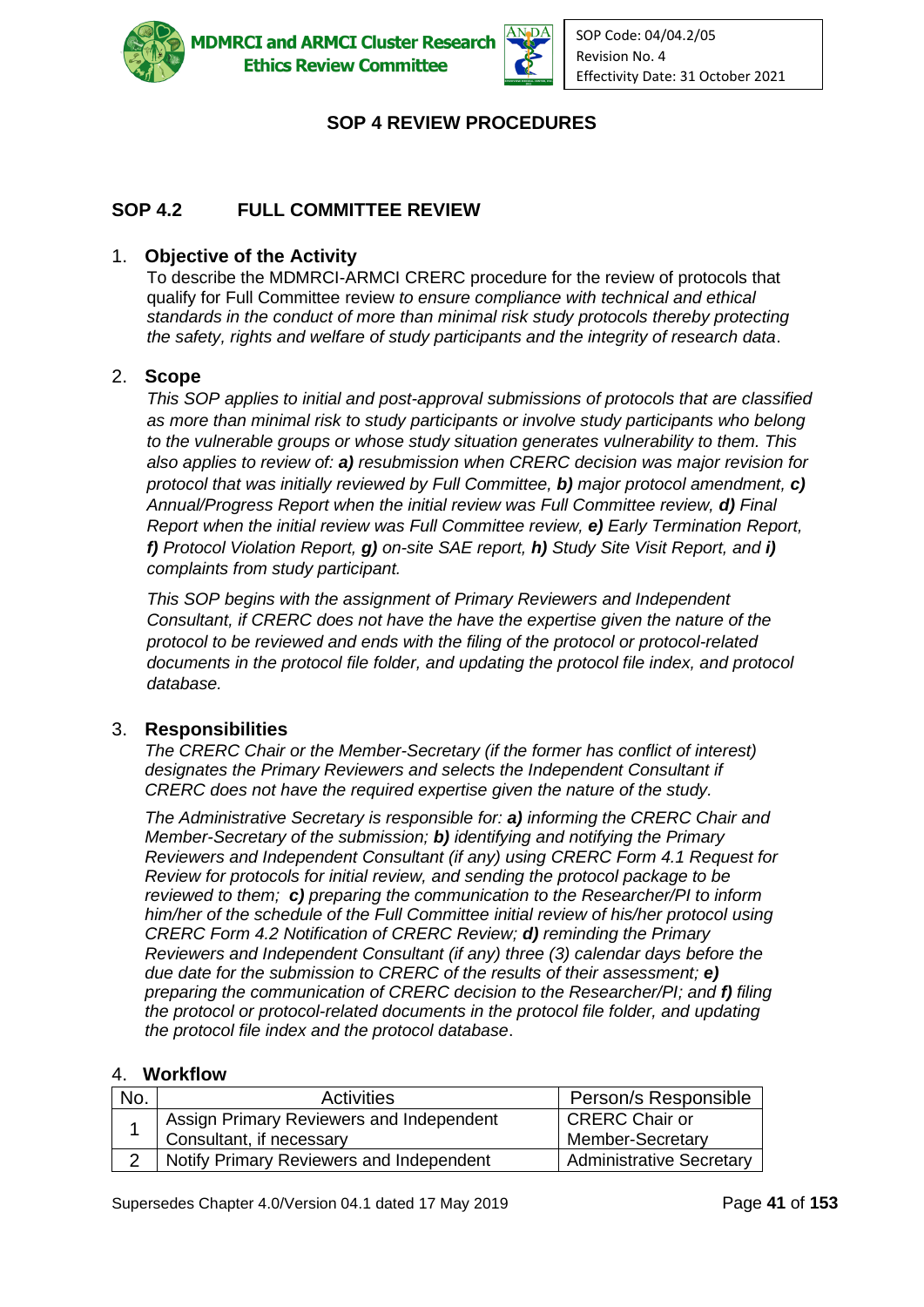



# **SOP 4 REVIEW PROCEDURES**

|   | Consultant, and send the protocol package to be<br>reviewed                                                                                 |                                                     |
|---|---------------------------------------------------------------------------------------------------------------------------------------------|-----------------------------------------------------|
| 3 | Review the documents with the use of the<br>assessment forms                                                                                | Primary Reviewers,<br><b>Independent Consultant</b> |
| 4 | Discuss and deliberate on the protocol and related<br>documents during a Full Committee meeting                                             | <b>CRERC Members</b>                                |
| 5 | Communicate the CRERC decision to the<br>Researcher/Principal Investigator (PI)                                                             | Admin Secretary,<br>Member-Secretary,<br>Chair      |
| 6 | File the protocol or protocol-related documents in<br>the protocol file folder, and update the protocol file<br>index and protocol database | <b>Administrative Secretary</b>                     |

### 5. **Detailed Instructions**

- 5.1 Assign Primary Reviewers and Independent Consultant, if necessary
	- 5.1.1 The Chair or the Member-Secretary if the former has COI assigns Primary Reviewers to do the review. For submissions with informed consent/assent, two Primary Reviewers are designated – a medical/scientific reviewer to review both the protocol and informed consent/assent, and a layperson to focus on the informed consent/assent and the informed consent process. The medical/scientific reviewer is responsible for the assessment of technical soundness and related ethical issues.

*For protocols that do not require an informed consent/assent, resubmissions or major protocol amendment that do not involve revisions of the informed consent/assent, Progress/Annual report, Closure/Final Report only one medical or scientific reviewer is required.*

- *5.1.2 If the CRERC does not have the necessary expertise required by the nature of the protocol to be reviewed, an Independent Consultant is selected by the Chair to assist the Primary Reviewer/s in the assessment of the submission. (Refer to SOP 2.2 – Selection and Appointment of Independent Consultants)*
- *5.1.3 For initial review, the Administrative Secretary sends Form 4.1 Request for Review to the Primary Reviewers and Independent Consultant and follows up the return of said form to CRERC with their signed "conforme".*
- *5.1.4 If the chosen Primary Reviewer/s is/are not available to do the initial review, the Chair/Member-Secretary is informed who will then designate other CRERC Member/s to do the review.*
- *5.1.5 For review of resubmission and post-approval reviews, if the Primary Reviewer/s is/are not available the Chair/Member-Secretary will do the review.*
- 5.2 Notify Primary Reviewers and Independent Consultant (if any), and send the protocol package to be reviewed
	- 5.2.1 When the designated CRERC Members agree to do the review, the Administrative Secretary prepares the protocol/protocol related document package for review and the appropriate assessment form/s.
	- 5.2.2 The Administrative Secretary records the document package in CRERC Form 9.2 Log of Outgoing Protocol Related Communications, and forwards

Supersedes Chapter 4.0/Version 04.1 dated 17 May 2019 Page **42** of **153**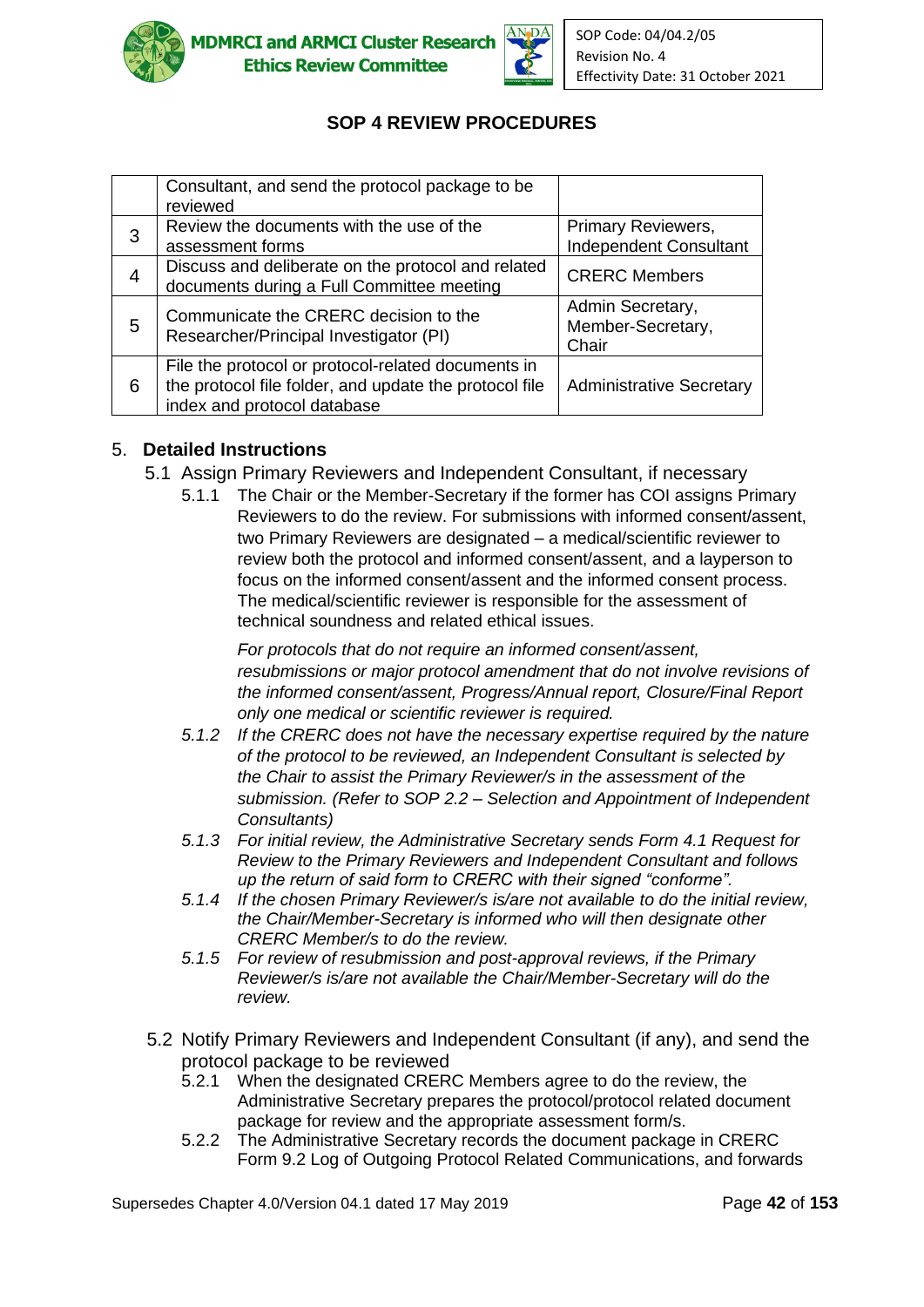



# **SOP 4 REVIEW PROCEDURES**

to the Primary Reviewer/s and the Independent Consultant (if necessary) within seven (7) calendar days from the receipt of the document/s for review.

- 5.2.3 *For protocol submission for initial review, the Administrative Secretary prepares CRERC Form 4.2 Notification of CRERC Review to the Researcher/PI to inform the latter on the review status of the protocol - the assigned CRERC Protocol No., type of review, and date of Full Committee meeting in which the study protocol will be reviewed.*
- 5.3 Review the documents with the use of the assessment forms
	- 5.3.1 *The Primary Reviewer/s and the Independent Consultant complete the review using:*
		- *a) for Initial Review: CRERC Form 4.3 Protocol Assessment Checklist and CRERC Form 4.4 Informed Consent Assessment Checklist* 
			- *Review decision can be any one of the following:*  i) *Approval (when no further modification is*
			- *required)*<br>ii) *Minor rev*

ii) *Minor revision Revision is said to be minor when the recommended revision of the study or related documents do not impact on potential risks to the participants and on the integrity of the research data, e.g. incomplete informed consent (IC) elements, use of inappropriate words/phrase or improvement in sentence construction in the translation of English ICF to the local dialect, unsatisfactory IC format, or when allowable reimbursable travel expenses per study visit is inadequate.* Resubmission is *subject to expedited review by the Primary Reviewer/s.*

iii) *Major revision*

*Revision is said to be major when the recommended revision of significant aspects of the study involves any of the following: study objectives, recruitment of participants, exclusion or inclusion criteria, collection of data, statistical analysis, mitigation of risks, protection of vulnerability, etc. that impact on potential risks/harms to participants and on the integrity of the research data.* Resubmission is subject to Full Committee review.

- iv) *Disapproval* (due to ethical or legal concerns) Reasons for vote of disapproval should be noted in the minutes and communicated to the Researcher/PI.
- *b) for Resubmission: CRERC* Form 4.6 Protocol Resubmission Form *(third column) Review decision can be any one of the following:*
	- *i) Approval*<br>*ii) Minor rev*
	- *ii) Minor revision Another resubmission is subject to expedited review by the Primary Reviewer/s.*
	- *iii) Major revision*
	- *Another resubmission is subject to Full Committee review. iv) Disapproval*
	- Reasons for vote of disapproval should be noted in the minutes and communicated to the Researcher/PI. *v) pending, for clarification*
	- *(Refer to SOP 4.4 Review of Resubmission)*
- *c) for major Protocol Amendment: CRERC Form 7.1 Protocol Amendment (Box for CRERC Use) Review decision can be any one of the following:* 
	- *i) Approval*
	- *ii) Minor revision*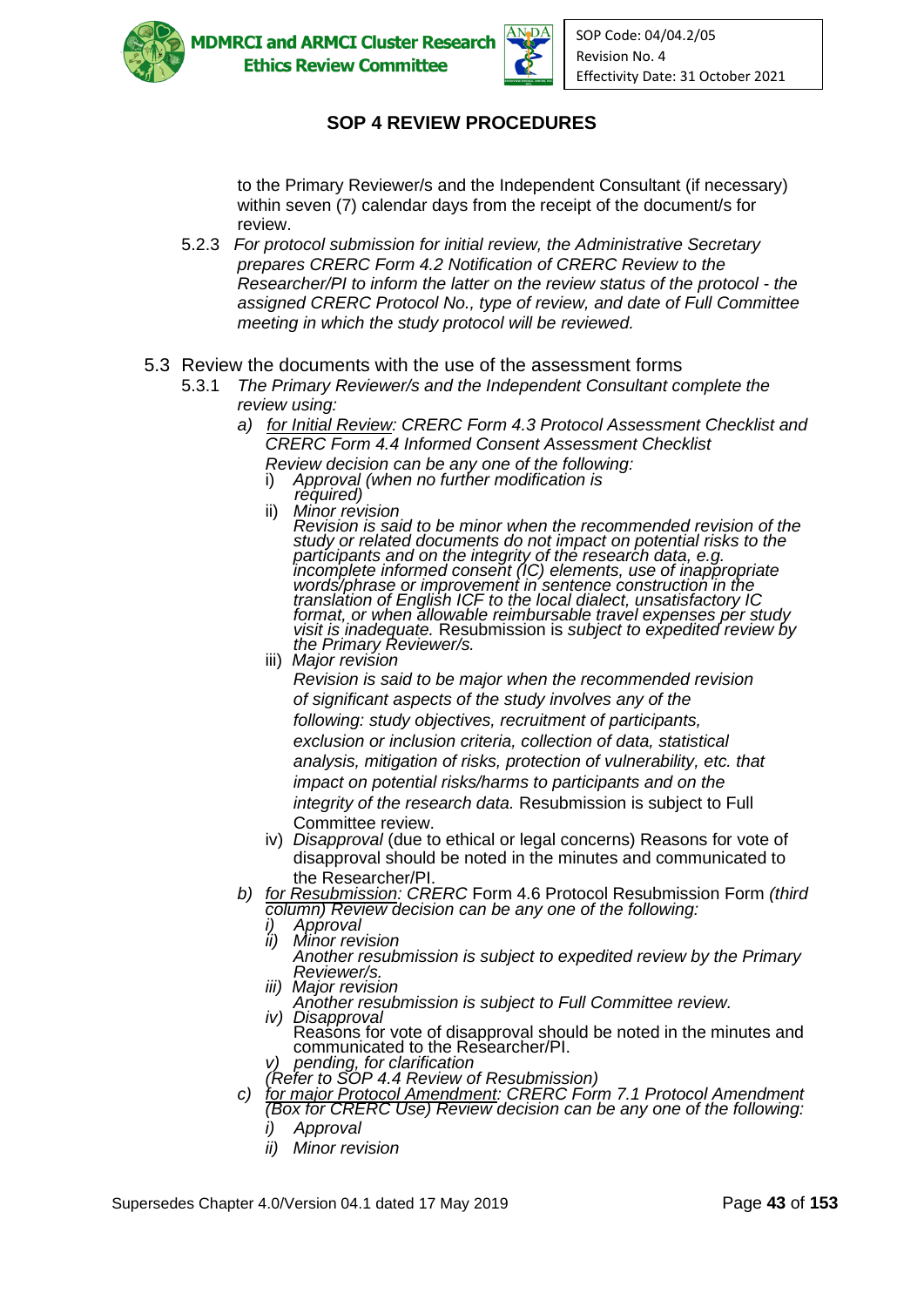



# **SOP 4 REVIEW PROCEDURES**

*Resubmission is subject to expedited review by the Primary Reviewer/s*

- *iii) Major revision*
	- *Resubmission is subject to review by Full Committee*
- *iv) Disapproval*
- *v) Pending, for clarification*
- *(Refer to SOP 7.1 Review of Protocol Amendment)*
- *d) for Progress/Annual Report of the study protocol that was initially reviewed by Full Committee review: CRERC Form 7.3 Progress/Annual Report (Box for CRERC Use) Review decision can be anyone of the following:*
	- *i) Renew approval*
	- *ii) Revise*
	- *iii) Request further information*
	- *iv) Suspend:*
		- *enrollment of new subjects*
		- *research procedures in currently enrolled subjects*
		- *entire studv*
	- *v) Disapprove renewal*
	- (Refer to SOP 7.2 Review of Progress/Annual Report)
- e) *for Final/Closure Report of the study protocol that was initially reviewed by Full Committee review:* CRERC Form 7.4 Final Report (Box for
	- CRERC Use) *Review decision can be anyone of the following: i) Accepted*
	- *ii) Request for further information*
	- *iii) Require action from the Researcher/Principal Investigator*
	- $i$ <sup>v</sup>) Others, specify
	- (Refer to SOP 7.3 Review of Final Report)
- f) *for on-site SAE Report:* CRERC Form 7.5 Onsite Serious Adverse Event *Report (*Box for CRERC Use*) Review decision can be anyone of the following:*
	- *i) Request an amendment to the protocol or informed consent form*
	- *ii) Request further information, specify*
	- *iii) Suspend:*
		- *enrollment* of new research participants until further review by the *CRERC*
		- all trial-related procedures (except those intended for the safety *and well-being of the participants) until further review by the CRERC*
	- *iv) Terminate the study*
	- *v) Take note and continue monitoring*

*vi) Conduct study site visit*

- *(Refer to SOP 7.4 Review of SAE Report)*
- g) *for Protocol Violation/Deviation Report:* CRERC Form 7.6 Protocol Violation/Deviation Report (Box for CRERC Use) *Review decision can be anyone of the following:* 
	- *i) Take note and continue monitoring*
	- **Request further information**
	- *iii) Suspend:*
		- enrollment of new research participants until further review by the *CRERC*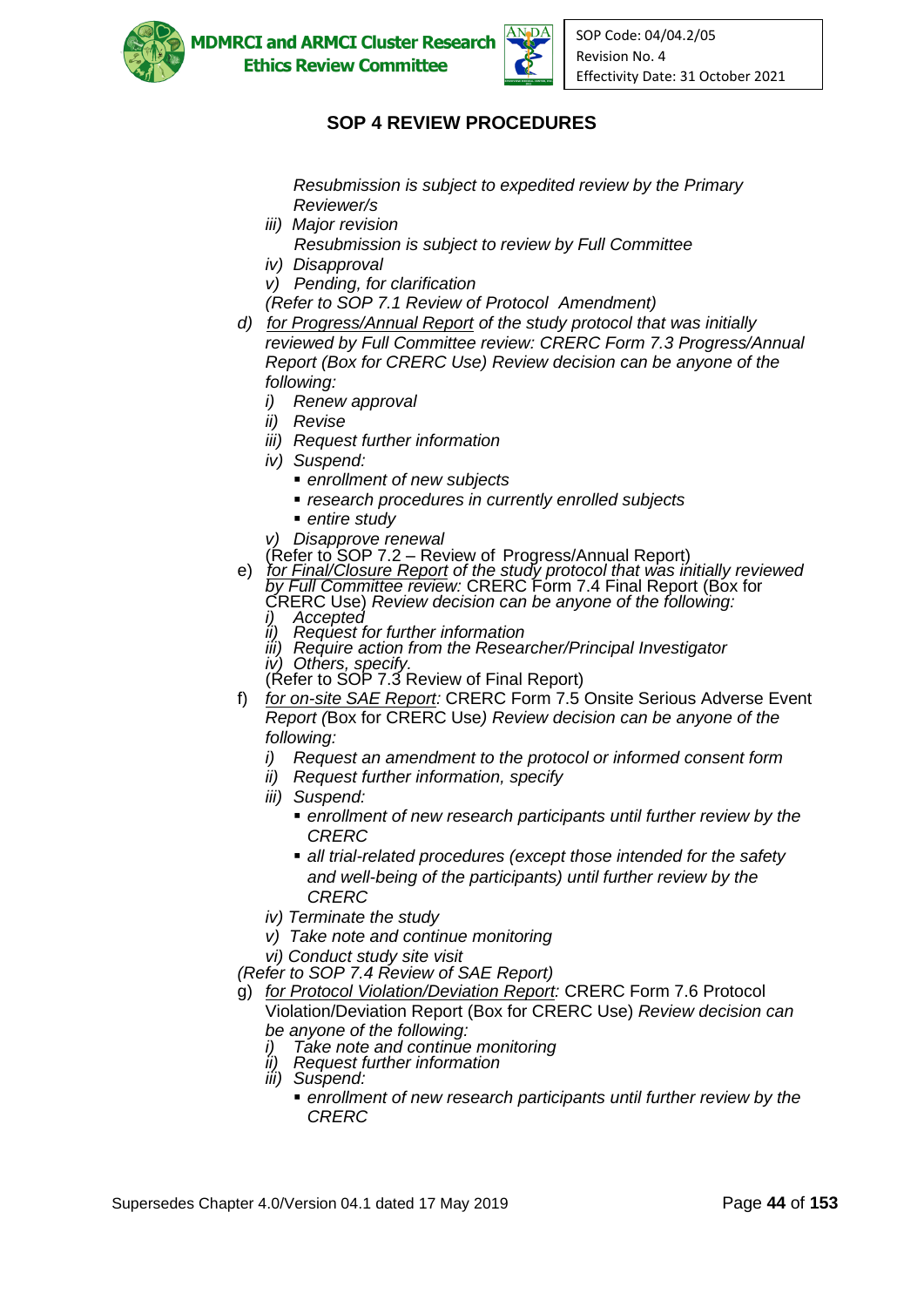



# **SOP 4 REVIEW PROCEDURES**

- all trial-related procedures (except those intended for the safety *and well-being of the participants) until further review by the CRERC*
- *iv) Require correction and/or corrective actions*
- *iv) Conduct study site visit*
- *(Refer to SOP 7.5 Review of Protocol Violation/Deviation Report)*
- *h) for Early Study Termination:* CRERC Form 7.7 Early Study Termination (Box for CRERC Use) *Review decision can be anyone of the following: i) Approve*
- *ii) Request for further information*
	- *iii) Request for action from PI*
- *(Refer to SOP 7.6 Review of the Early Termination of Study Report)* 5.3.2 *In addition to the review elements described in CRERC Form 4.3 Protocol Assessment and CRERC Form 4.4 Informed Consent Assessment, the primary reviewers should ensure that the study protocol comply with international and national guidelines and policies including, but not limited to, the 2017 National Ethical Guidelines for Health and Health-related Research and Data Privacy Act of 2012.*
- 5.3.3 *For research involving children and adolescents, the primary reviewers should ensure study protocol compliance with the International Ethical Guidelines for Health and Health-related Research Involving Humans 2016, Guideline 17 such as in (1) obtaining consent for their continued participation if participants reach the legal age of maturity during the research, (2) special parental authority, (3) deliberate objection of children and adolescents who are too immature to give assent, or (4) observation of the study by a parent or guardian.*
- 5.3.4 *The primary reviewers assess the competence of the Researchers/Principal Investigators by taking into consideration not only their scientific qualifications but also the number of other ongoing studies they have.* They must *c*heck the CV of the Researcher/Principal Investigator and other members of the Research Team as well as their disclosure or declaration of conflict of interest. In an intervention study, a valid GCP Training is required.
- 5.3.5 Review the appropriateness of the sites where the study will be conducted.
- 5.3.6 After the assessment is completed the Primary Reviewer/s and the Independent Consultant (if any) return all the documents including the completed assessment form/s to the CRERC *at least seven (7) calendar days before the date of the Full Committee meeting.*
- 5.3.7 The Administrative Secretary reminds the Primary Reviewer/s and the Independent Consultant (if any) to submit their assessment report three (3) calendar days before their due date, and then checks completeness of the assessment forms.
- 5.3.8 The Administrative Secretary includes the protocol in the agenda of the upcoming Full Committee meeting.
- 5.4 Discuss and deliberate on the protocol and related documents during a Full Committee meeting
	- 5.4.1 Deliberate on the technical and ethical merits of the protocol or protocolrelated documents during a Full Committee meeting. (Refer to SOP 6.2 Conduct of CRERC Review Meeting).
	- 5.4.2 The members of the CRERC attending the Full Committee meeting must approve the following: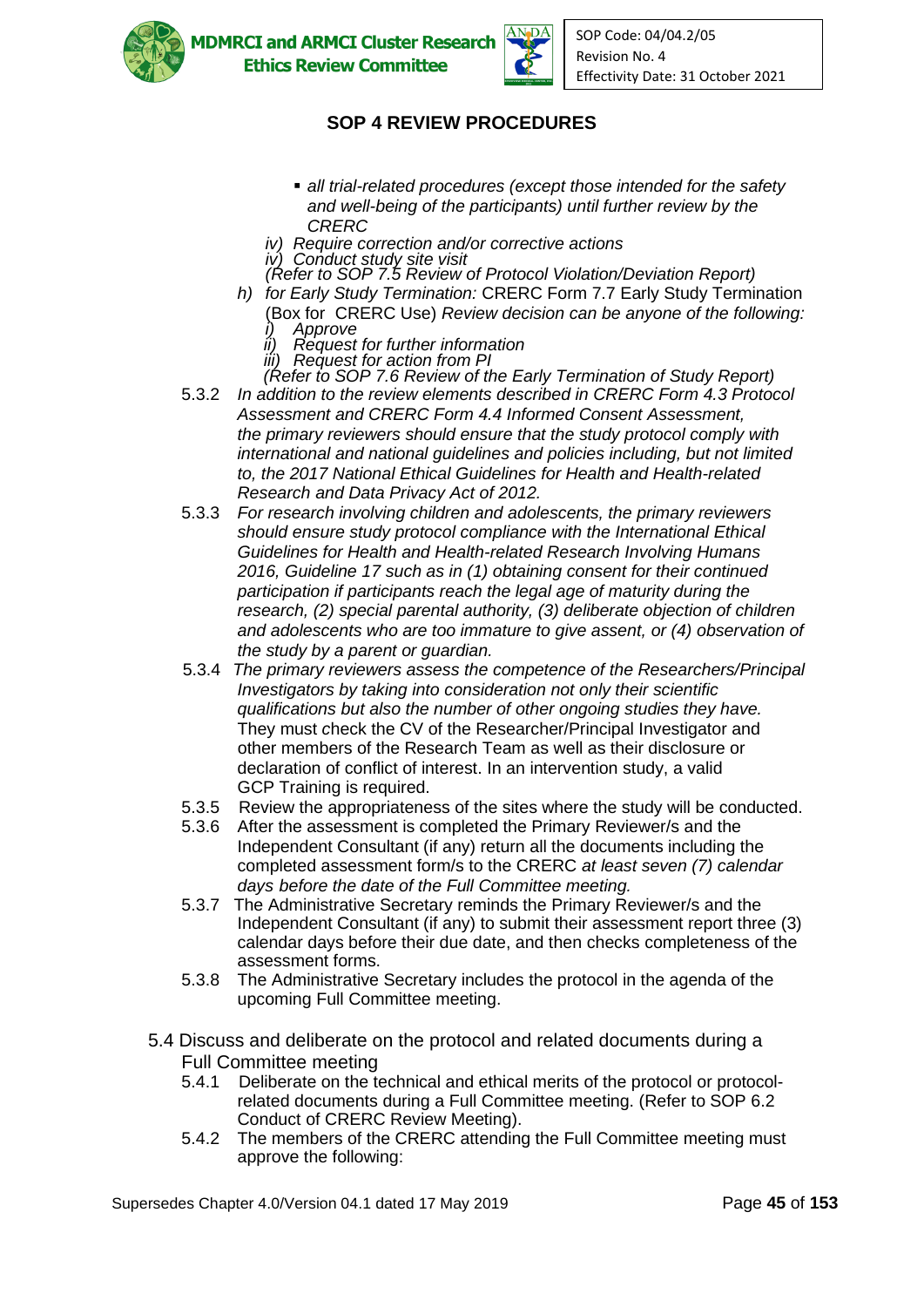



# **SOP 4 REVIEW PROCEDURES**

- i) Competence of Principal and Co-Investigators (if any) and members of the Research Team
- ii) Protocol
- iii) Informed Consent Form/s
- iv) Advertisements or recruitment materials
- v) Study sites covered by the application
- 5.4.3 The CRERC members vote on specific items to arrive at a decision. (Refer to 5.3.1 above for possible review decisions depending on the kind of documents reviewed.)
- 5.4.4 Letter of appeal for reconsideration of CRERC review decision especially disapproval may be made. (Refer to SOP 5 Management of Appeal of CRERC Decision based on CIOMS 2016, Guidelines 23)
- 5.4.5 If the study protocol is approved, the CRERC determines the frequency of continuing review.

The resubmission of a study protocol for major revision is reviewed by Full Committee while that of a study protocol for minor revision is reviewed by expedited procedure by the Primary Reviewers or by the Member-Secretary or Chair if the Primary Reviewers are not available.

- 5.4.6 All meeting deliberations and decision regarding a protocol are noted in the meeting minutes (Refer to SOP 8.1 on Preparation of Meeting Minutes).
- 5.5 Communicate the CRERC decision to the Researcher/Principal Investigator
	- 5.5.1 The Administrative Secretary prepares the communication of CRERC Decision to the Researcher/PI using the appropriate form within 5 days from the date of the Full Committee meeting. (Refer to SOP 8.2 Communicating CRERC Decision)
- 5.6 File the protocol or protocol-related documents in the protocol file folder, and update the protocol file index and protocol database
	- 5.6.1 The Administrative Secretary files the submitted documents and their corresponding completed assessment forms, excerpt of the minutes of the meeting where the protocol was deliberated, duplicate copy of Notification of CRERC Decision/Approval Letter in the protocol file folder; updates the protocol file index, and the protocol database accordingly. (Refer to the SOP 9.1 Management of Active Study Protocol Files)

#### 6. **Related Forms**

CRERC Form 4.1 Acknowledgement and Notice of Review to the Researcher

- CRERC Form 4.2 Request for Review (Primary Reviewer)
- CRERC Form 4.3 Protocol Assessment Checklist

CRERC Form 4.4 Informed Consent Assessment Checklist

CRERC Form 4.6 Protocol Resubmission Form

CRERC Form 7.1 Protocol Amendment

CRERC Form 7.3 Progress/Annual Report

CRERC Form 7.4 Final Report

CRERC Form 7.5 Onsite Serious Adverse Event Report

CRERC Form 7.6 Protocol Violation/Deviation Report

CRERC Form 7.7 Early Study Termination

CRERC Form 9.2 Log of Outgoing Protocol Related Communications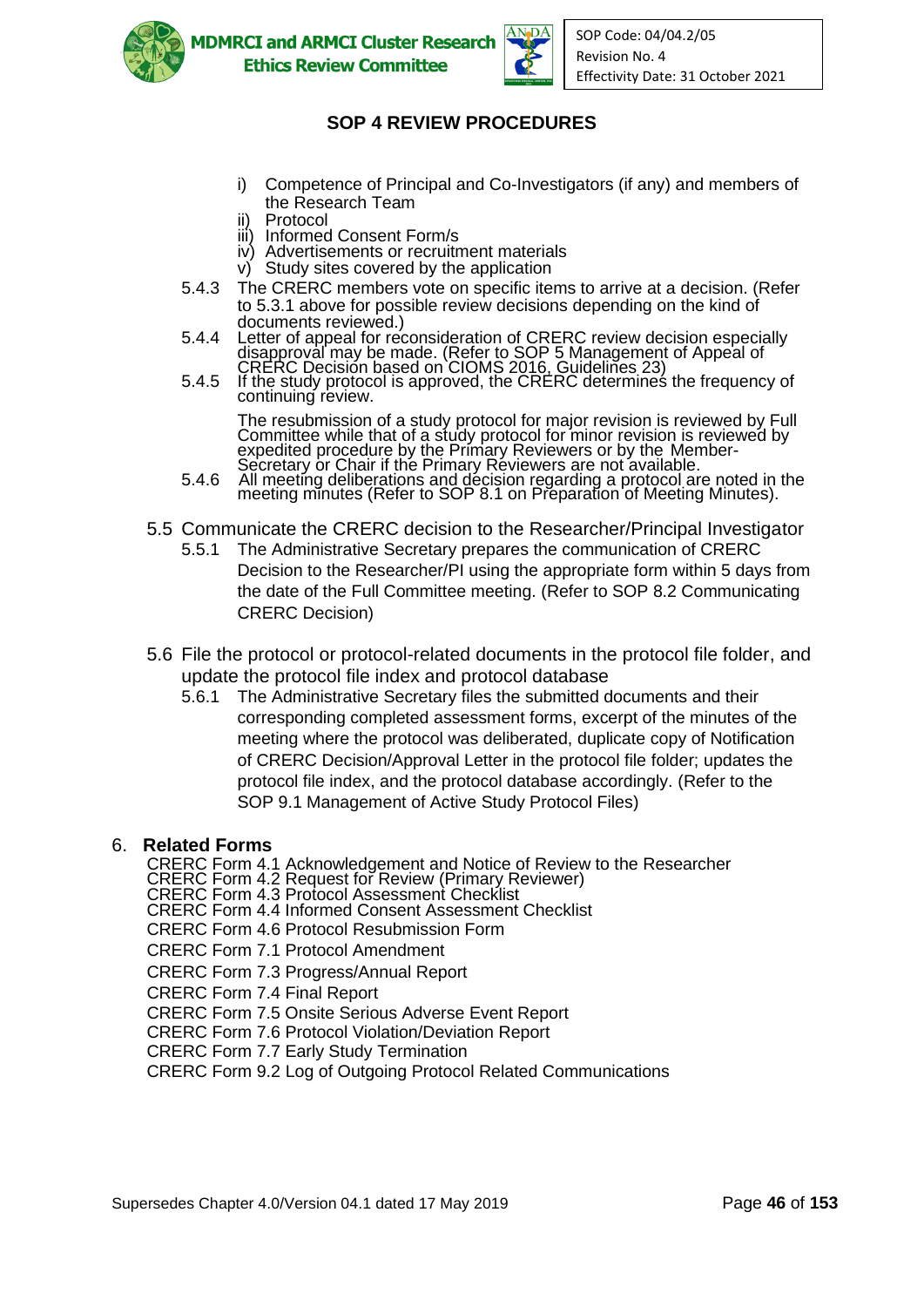



# **SOP 4 REVIEW PROCEDURES**

#### Version No. Version Date | Description of Changes 1 23 Jan 2015 Refer to SOP 2 21 May 2015 Refer to SOP 3 | 05 Feb 2016 | Refer to SOP 4.1 17 May 2019 Refer to SOP 5 31 Oct 2021 Changed Purpose to Objective, and Process Flow/Steps to Workflow to harmonize with PHREB's section titles ■ Changed the section on Scope, - included a description of submissions for Full Committee review, and the start and end tasks of the SOP ■ Added the detailed responsibilities of the CRERC Chair/Member-Secretary, and those of the Administrative Secretary Removed Task  $#1$  – Determine that the submission qualifies for Full Committee review. This task is included in SOP 3.0 – Management of Submission. Added 5.1.2 possibility of calling in an Independent Consultant to assist in the review; 5.1.3 – selection of other CRERC Members if the initially assigned Primary Reviewer/s is/are not available Removed Task #5 of version 4.0 - Return the accomplished assessment forms to the Secretariat. This task incorporated in Task #3 of the current version. ■ Added the assessment form to use (in 5.3.1 in current version) and possible review decision appropriate to the kind of documents being reviewed. Added timelines – from date of receipt to forwarding of protocol/protocol related document to be reviewed to the Primary Reviewer/s; Change timeline of completion of review from 14 days date of receipt to the return of the completed assessment form to CRERC to at least one week before the date of the Full Committee meeting*.* ■ Introduced new forms - Form 4.1 Acknowledgement and Notice of Review to PI, Form 4.2 Request for Review (for Primary Reviewer) and CRERC Form 9.2 Log Outgoing Protocol Related Communications ■ Cross referenced tasks with related SOPs Used Administrative Secretary instead of CRERC Secretariat

### 7. **SOP Document History**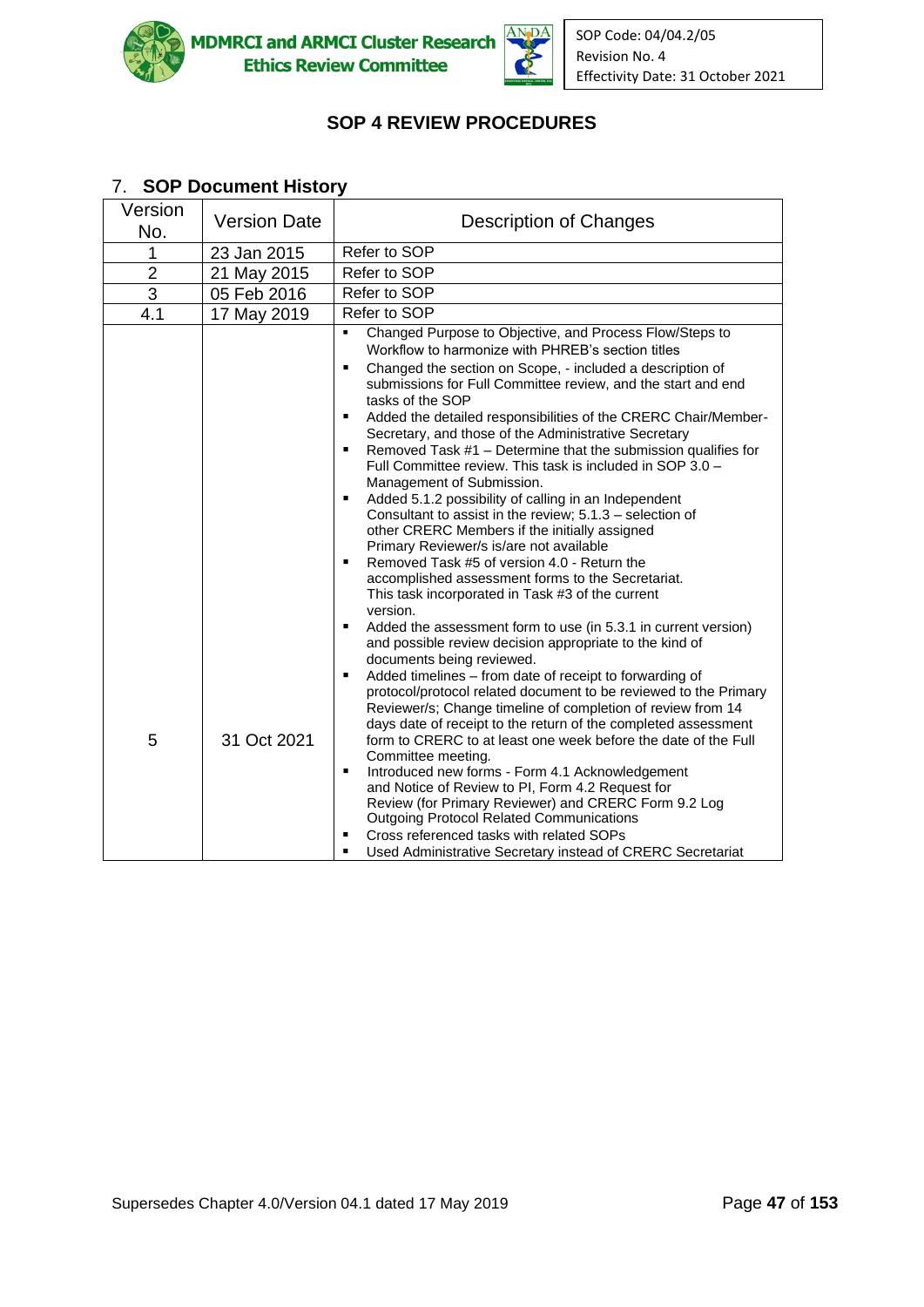



# **SOP 4 REVIEW PROCEDURES**

# **SOP 4.3 EXEMPT FROM ETHICAL REVIEW**

### 1. **Objective of the Activity**

To describe the procedures for the review of protocols which qualify for exemption from review *to ensure that no protocol is inappropriately exempted from review.*

#### 2. **Scope**

This SOP applies to the management of a study protocol submitted to the MDMRCI-ARMCI CRERC that requests exemption from ethical review according to the criteria set in section 5.4.1A of SOP 3.0 Management of Protocol Submissions. *The SOP starts with the review of the study protocol applying for exemption from review and ends with the inclusion of the protocol exempted from review in the meeting agenda for reporting to the CRERC en banc.*

#### 3. **Responsibilities**

The CRERC Chair or Member-Secretary is responsible for the assessment whether the submitted protocol qualifies for exemption from review. The Chair designates a Member to do the assessment if s/he and the Member-Secretary have conflict of interest.

The Administrative Secretary is responsible for **a)** informing the CRERC Chair and Member-Secretary of the submission and request for exemption from review, **b)** preparing the communication of CRERC decision to the Researcher, **c)** filing the protocol and related documents in the protocol file folder and updating the protocol file index and protocol data base, and **d)** sending the reminder letter to the Researcher a month before the expiry date of the ethical approval for the submission of the Final Report, or Annual Report if the study is still ongoing.

### 4. **Workflow**

| No. | Activity                                                                                                                                        | Person                      |
|-----|-------------------------------------------------------------------------------------------------------------------------------------------------|-----------------------------|
|     |                                                                                                                                                 | Responsible                 |
|     | Review the study protocol applying for exemption from                                                                                           | <b>CRERC Chair or</b>       |
|     | review                                                                                                                                          | <b>Member-Secretary</b>     |
|     | Communicate the CRERC decision to the Researcher                                                                                                | Administrative              |
| 2   |                                                                                                                                                 | Secretary                   |
| 3   | Monitor the completion of the study                                                                                                             | <b>CRERC Chair</b>          |
| 4   | File the protocol and protocol-related document in the<br>protocol file folder, and update the protocol file index<br>and the protocol database | Administrative<br>Secretary |
| 5   | Include protocol exempted from review in the meeting<br>agenda                                                                                  | Administrative<br>Secretary |

### 5. **Detailed Instructions**

5.1 Review the study protocol applying for exemption from review The Chair or Member-Secretary shall then evaluate the study protocol using CRERC Form 4.5 Checklist for Exemption from Ethical Review within a week from the date of complete submission of the protocol package. If both the Chair and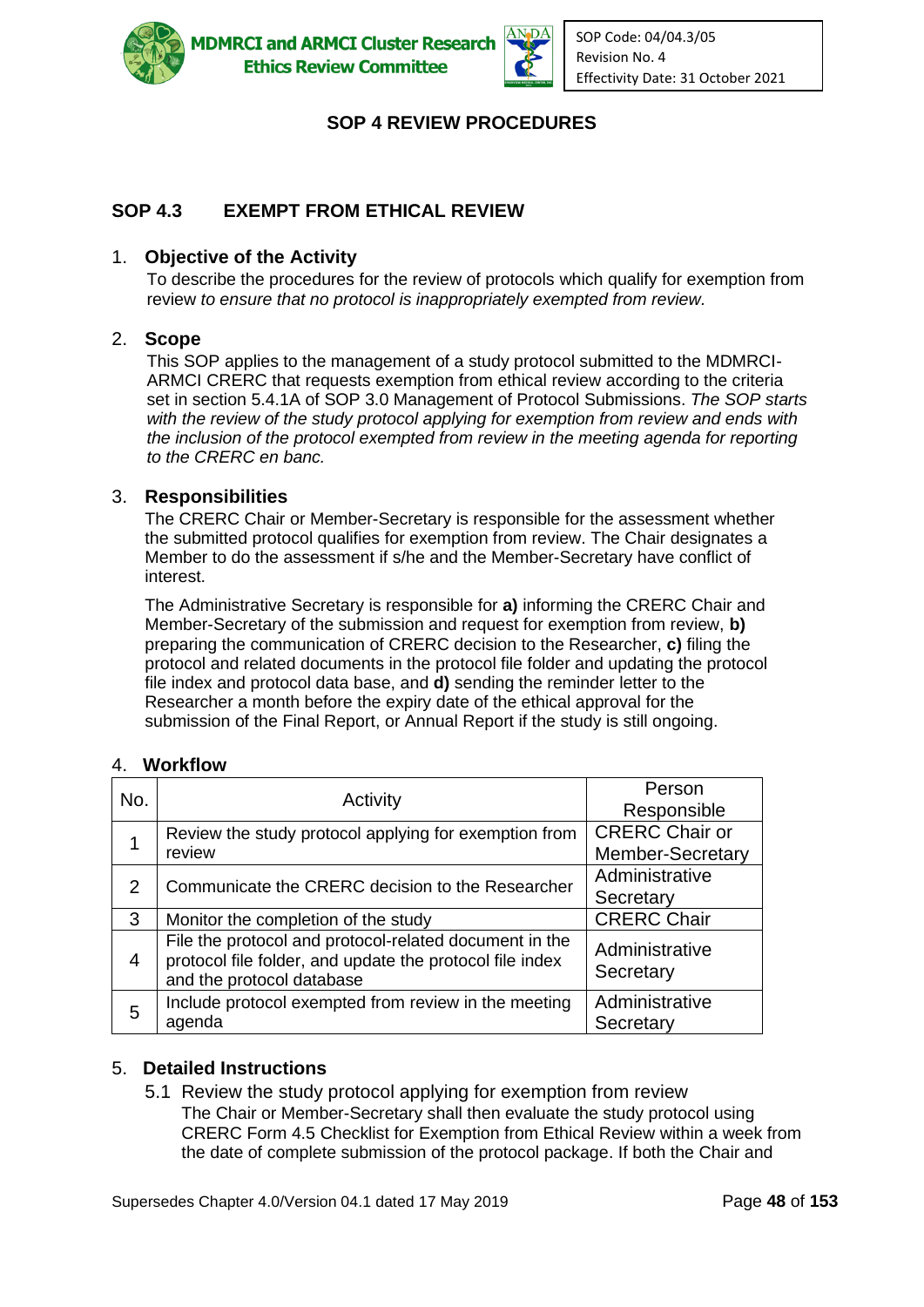



# **SOP 4 REVIEW PROCEDURES**

Member-Secretary have conflict of interest, the former designates a Member to do the review.

If the assessment of the Reviewer shows that the protocol is not for exempt, s/he makes a decision together with the Chair to reclassify the type of review as expedited or Full Committee. (Refer to SOP 4.1 for Expedited Review or SOP 4.2 for Full Committee Review)

- 5.2 Communicate the CRERC decision to the Researcher
	- 5.2.1 If the protocol qualifies for exemption from review, the Reviewer submits the results of the assessment to the CRERC Administrative Secretary who prepares CRERC *Form 8.12 Certificate of Exemption from Ethical Review*. (Refer to SOP 8.2 Communicating CRERC Decision)
- 5.3 *Monitor the completion of the study*
	- *5.3.1 The duration of ethical approval is only one year and the Researcher is required to submit the Final Report. An Annual/Progress Report is required if renewal of ethical approval is requested, and the study is still ongoing to ensure that the implementation of the study did not deviate from the original protocol that was submitted.*
	- *5.3.2. The Administrative Secretary shall send a letter of reminder (CRERC Form 7.2 Reminder Letter for Submission of Annual/Final Report) to the Researcher 60 days prior to expiry date of the ethical approval to submit the Final or Annual/Progress Report if the study is still on-going to ensure that it still meets the criteria for exempt from review.*
	- *5.3.3. The Chair or the Member-Secretary or the exempt-Reviewer will then assess any of the following responses of the Researcher and take the corresponding action:*

*a) If the Researcher submits Annual/Progress Report using CRERC Form 7.3 Continuing Review Application, and there are no changes in the protocol, the ethical approval for the exemption from review will be renewed.* 

*b) If the Researcher submits the Final Report using CRERC Form 7.4 Final Report, and there are no changes in the protocol, the report is accepted, and the protocol is declared inactive and archived (Refer to SOP 9.3 Archiving of Inactive Study Files), and the Researcher is informed.* 

- 5.4 File the protocol and protocol-related document in the protocol file folder, and update the protocol file index and the protocol database
	- 5.4.1 The Administrative Secretary includes Certificate of Exemption and any additional submissions to the protocol file folder, and updates the protocol file index and the protocol data base. (Refer to SOP 9.1 Management of Active Study Protocol and Administrative Files)
- *5.5 Include protocol exempted from review in the meeting agenda*
	- *5.5.1 The Administrative Secretary includes the protocol exempted from review in the agenda of the forthcoming meeting, and the Chair/Member Secretary reports this during the Full Committee meeting. This report is included in both the Meeting Agenda and the Minutes of the Meeting. (Refer to SOP*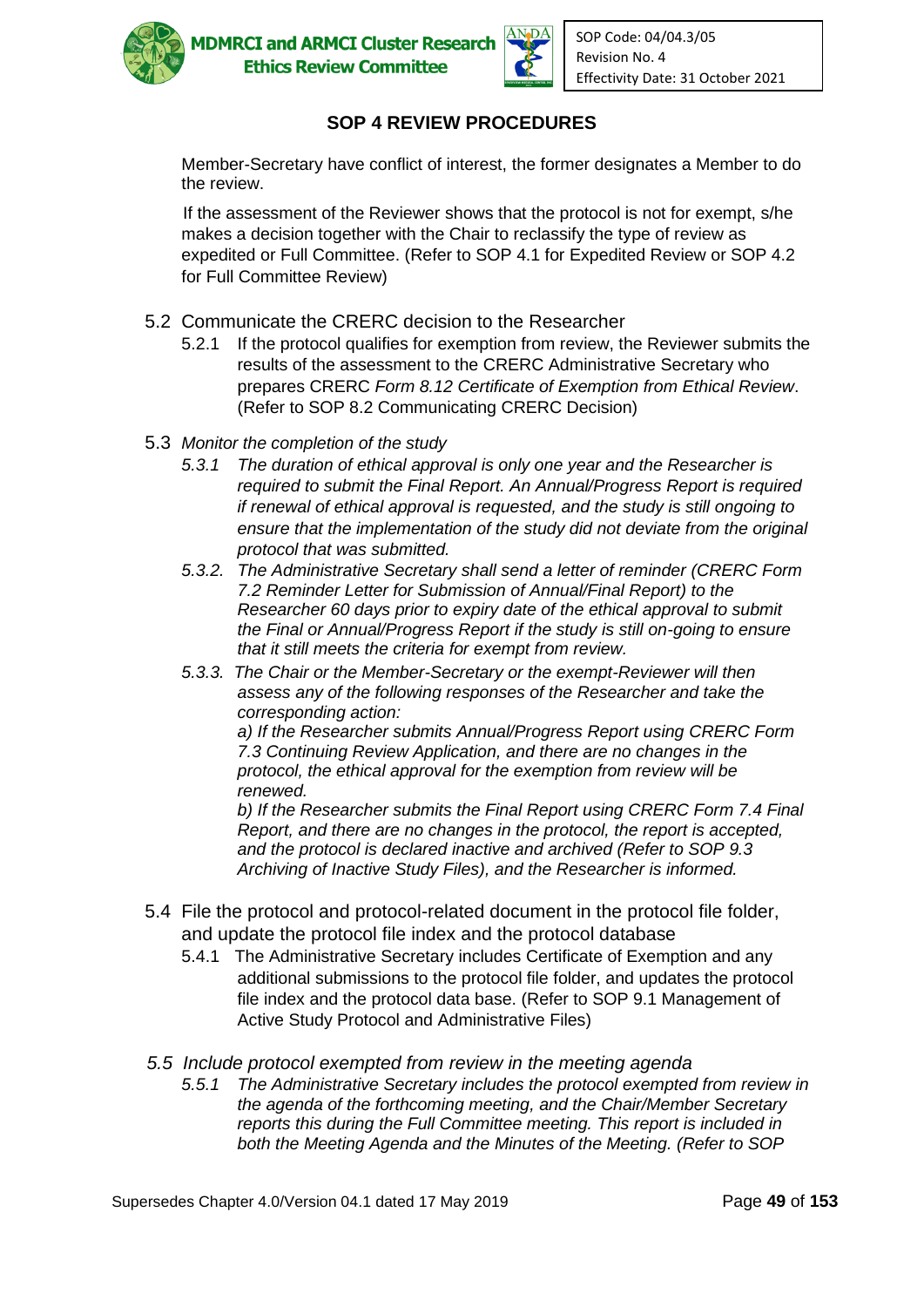



SOP Code: 04/04.3/05 Revision No. 4 Effectivity Date: 31 October 2021

### **SOP 4 REVIEW PROCEDURES**

*6.1 Preparation for CRERC Meeting and SOP 8.1 Preparation of Minutes of Meeting)*

#### 6. **Related Forms**

CRERC Form 4.5 Checklist for Exemption from Ethical Review CRERC Form 7.2 Reminder Letter for Submission of Annual/Final Report CRERC Form 7.3 Continuing Review Application CRERC Form 7.4 Final Report CRERC Form 8.12 Certificate of Exemption from Ethical Review

### 7. **SOP Document History**

| Version<br>No. | <b>Version Date</b> | Description of Changes                                                                                                                                                                                                                                                                                                                                                                                                                                                                                                                                                                                                                                                                                                                                                                                                                                                                                                                                                                                                                                                                                                                                                      |
|----------------|---------------------|-----------------------------------------------------------------------------------------------------------------------------------------------------------------------------------------------------------------------------------------------------------------------------------------------------------------------------------------------------------------------------------------------------------------------------------------------------------------------------------------------------------------------------------------------------------------------------------------------------------------------------------------------------------------------------------------------------------------------------------------------------------------------------------------------------------------------------------------------------------------------------------------------------------------------------------------------------------------------------------------------------------------------------------------------------------------------------------------------------------------------------------------------------------------------------|
| 01             | 23 Jan 2015         | Refer to SOP v. 01                                                                                                                                                                                                                                                                                                                                                                                                                                                                                                                                                                                                                                                                                                                                                                                                                                                                                                                                                                                                                                                                                                                                                          |
| 02             | 21 May 2015         | Refer to SOP v. 02                                                                                                                                                                                                                                                                                                                                                                                                                                                                                                                                                                                                                                                                                                                                                                                                                                                                                                                                                                                                                                                                                                                                                          |
| 03             | 05 Feb 2016         | Refer to SOP v. 03                                                                                                                                                                                                                                                                                                                                                                                                                                                                                                                                                                                                                                                                                                                                                                                                                                                                                                                                                                                                                                                                                                                                                          |
| 04.1           | 17 May 2019         | Refer to SOP v. 04.1                                                                                                                                                                                                                                                                                                                                                                                                                                                                                                                                                                                                                                                                                                                                                                                                                                                                                                                                                                                                                                                                                                                                                        |
| 05             | 31 Oct 2021         | Changed Purpose to Objective, and Process Flow/Steps to<br>$\blacksquare$<br>Workflow to harmonize with PHREB's section titles.<br>Added in the section on Scope, a description of the start<br>٠<br>and end tasks of the SOP<br>Added the detailed responsibilities of the CRERC Chair,<br>and those of the Administrative Secretary<br>Remove Task #1 in version 4.0 – "Issue Certificate of<br>Exemption". This is incorporated in Task #2 in current<br>version "Communicate decision to the Researcher"<br>Renumber Certificate of Exemption from Form 4.1 to Form<br>٠<br>8.12 and transfer to SOP 8.2 - Communicating CRERC<br>Decision<br>Added Task # 3 of the current version - Reminding the<br>٠<br>Researcher to submit either a Final Report or Progress<br>Report a month before the expiry date of the ethical<br>approval<br>Introduced new form - CRERC Form 4.5 Checklist for<br>$\blacksquare$<br><b>Exemption from Ethical Review</b><br>Added Task #5 - Inclusion of the protocol that was<br>٠<br>exempted from review in the agenda of the upcoming Full<br>Committee meeting<br>Used Administrative Secretary instead of CRERC<br>٠<br>Secretariat |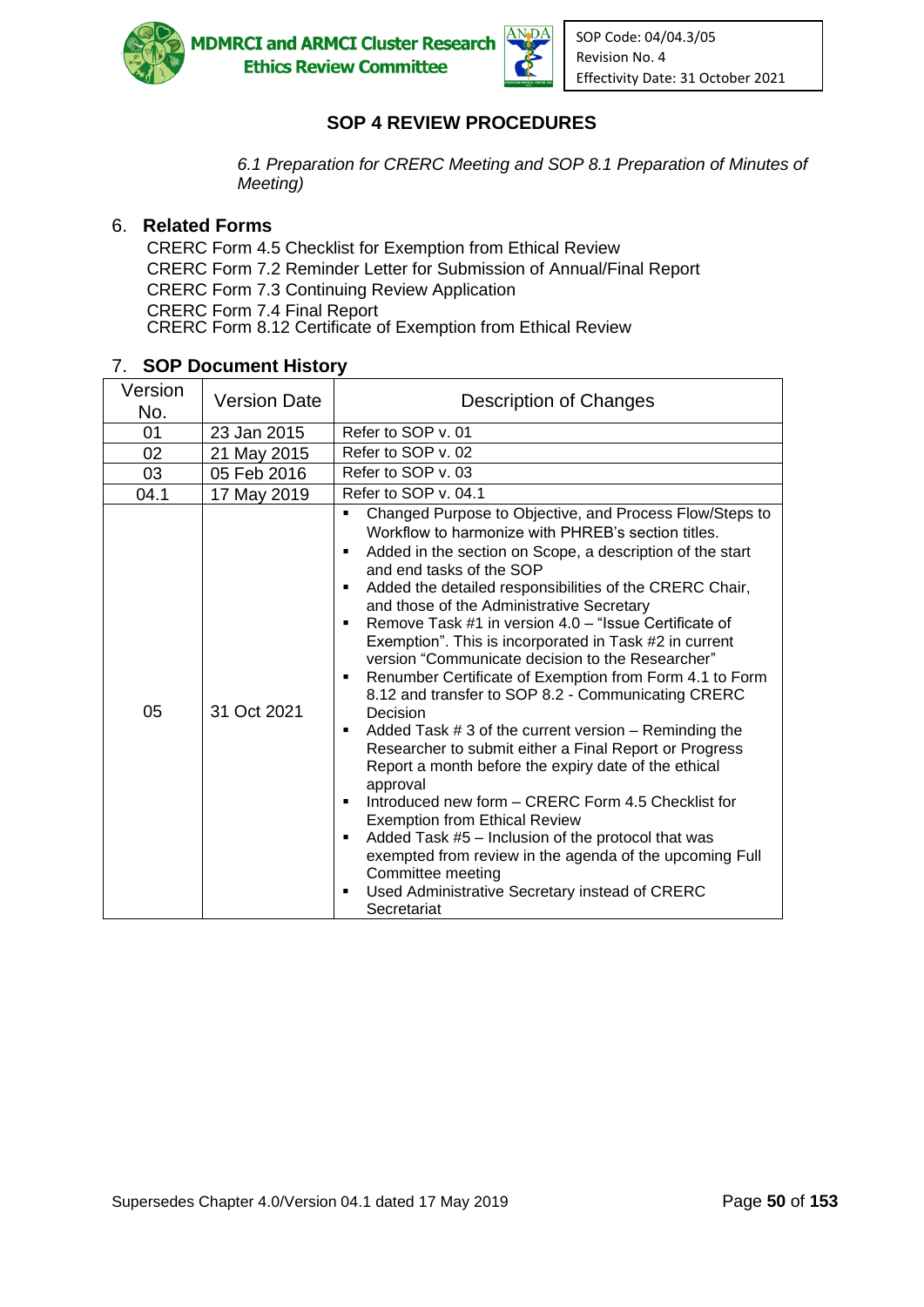



### **SOP 4 REVIEW PROCEDURES**

### **SOP 4.4 REVIEW OF RESUBMISSION**

### 1. **Objective of the Activity**

To describe the procedures for the review of revised protocol or protocol-related documents *to ensure that revisions are in accordance with the recommendations*.

### 2. **Scope**

This SOP applies to all protocol/protocol-related submissions after initial review or reviews by CRERC before approval regardless of the type of review. It covers all CRERC activities during the review of the revised protocol that had been initially reviewed by CRERC. *This SOP starts with the receipt of the revised protocol and ends with the filing of the protocol and related documents and the updating of the protocol file index and the protocol data base.*

### 3. **Responsibilities**

*The CRERC Administrative Secretary is responsible for: a) receiving the revised protocol with CRERC Form 4.6 Protocol Resubmission, and verifying that the document package is complete; b) forwarding the revised protocol to the Primary Reviewer/s who did the initial review; c) following up the results of the review, d) preparing the communication of CRERC decision to the Researcher/PI within the specified timeline; e) filing the documents in the protocol file folder, and updating the protocol file index and protocol data base*.

The Primary Reviewer is responsible for **a)** assessing the revisions if these are in accordance with the recommendations, *and b) returning the protocol and the CRERC Form 4.6 Protocol Resubmission Form with the review notations to the CRERC Administrative Secretary within the specified timeline.*

| No.            | <b>Activities</b>                                                                                                                           | Person/s<br>Responsible     |
|----------------|---------------------------------------------------------------------------------------------------------------------------------------------|-----------------------------|
|                | Receive and manage the resubmission document<br>package                                                                                     | Administrative<br>Secretary |
| $\overline{2}$ | Notify Primary Reviewer/s and send the resubmission<br>document package to be reviewed                                                      | Administrative<br>Secretary |
| 3              | Review if the resubmission complied with the<br>required modifications                                                                      | Primary<br><b>Reviewers</b> |
| $\overline{4}$ | Return the resubmission document package with the<br>results of the review to CRERC                                                         | Primary<br>Reviewer/s       |
| 5              | Communicate the CRERC decision to the<br>Researcher/Principal Investigator (PI)                                                             | Administrative<br>Secretary |
| 6              | File the revised protocol and related documents in the<br>protocol file folder, and update the protocol file index and<br>protocol database | Administrative<br>Secretary |

### 4. **Work Flow**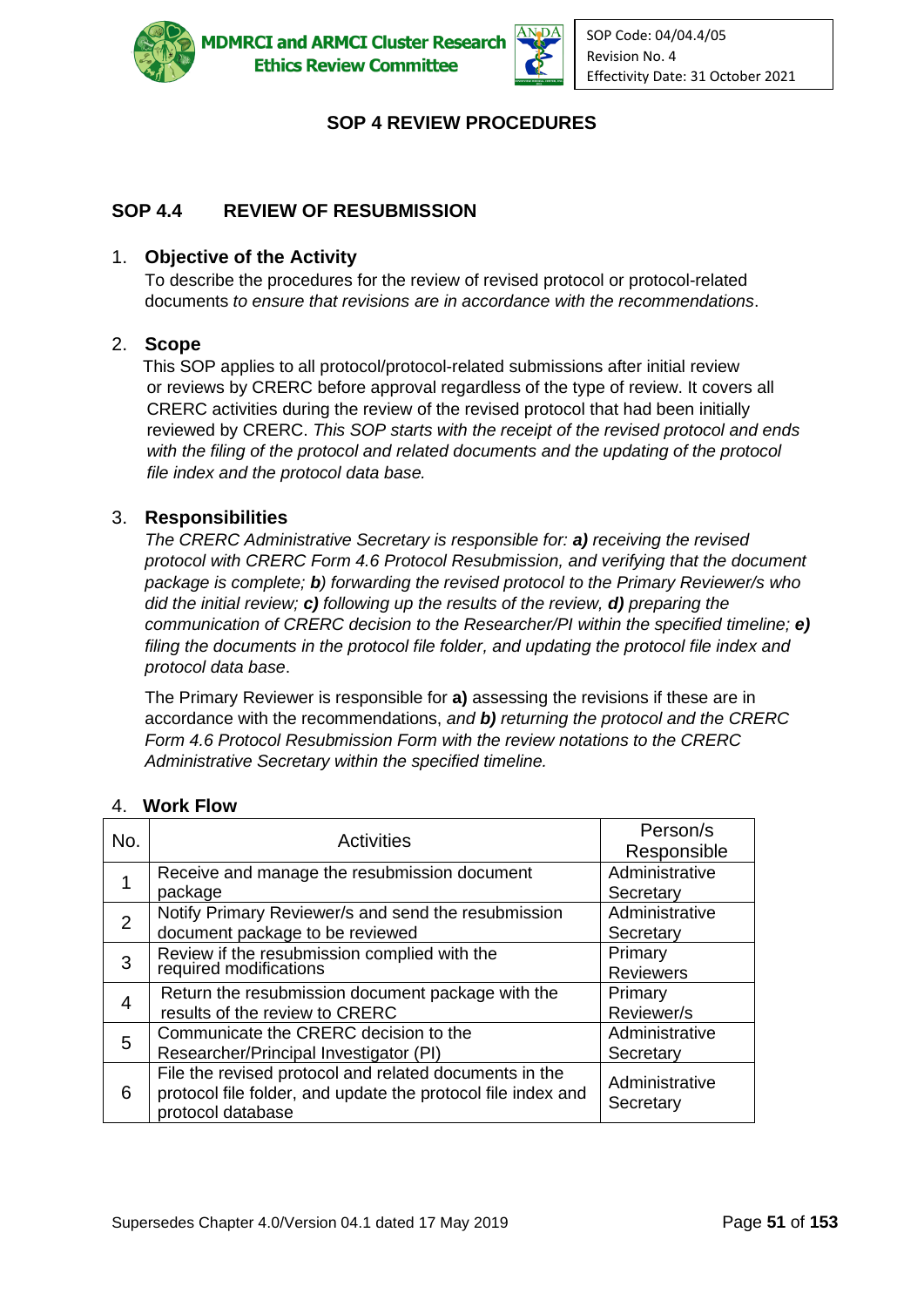



## **SOP 4 REVIEW PROCEDURES**

### 5. **Detailed Instructions**

- 5.1 Receive and manage the resubmission document package
	- 5.1.1 The Administrative Secretary receives the resubmitted protocol package, and checks its completeness, the accuracy of the version no. and date indicated in CRERC Form 4.6 Protocol Resubmission Form and in the footer of the revised protocol/protocol related document/s and whether the changes are highlighted.

*The resubmission is said to be complete if a) it has the revised protocol or protocol-related document, b) it has the CRERC Form 4.6 Protocol Resubmission where the 1st and 2nd columns are filled, c) the revised document has the correct version no. and date in the footer, d) the changes as stated in CRERC Form 4.6 Protocol Resubmission are highlighted and their location in the protocol document is correctly identified.*

- *5.1.2 If submission is found to be in order, the Administrative Secretary stamps "Received" and the date of receipt on the document package and properly records the documents in CRERC Form 9.1 Log of Protocol Related Submissions and in the protocol database*.
- *5.1.3 In the event that the Researcher/PI fails to submit the revised protocol/protocol-related document within ninety (90) calendar days from the date of the Notification of CRERC decision of the last review (with or without letter of request to withdraw from the review process), the study protocol is deemed inactive and transferred to the file storage cabinet for inactive files. (Refer to SOP 9.3 Archiving of Inactive Study Files) The Researcher/Principal Investigator is informed accordingly.*
- 5.2 Notify Primary Reviewers and send the resubmission document package to be reviewed
	- 5.2.1 *The Administrative Secretary informs the Primary Reviewers about the submission and follows up the response. If the chosen Primary Reviewer/s is/are not available, the Chair/Member-Secretary is informed who will then do the review or designate other CRERC Member/s to do the review.*
	- *5.2.2 If the Primary Reviewers are available to do the review, the Administrative Secretary sends the document package to the Primary Reviewers within seven (7) calendar days from the date of receipt after it is logged in CRERC Form 9.2 Log of Outgoing Protocol Related Communications*.
	- 5.2.3 *For protocols initially reviewed by Full Committee, the type of review of the resubmission is determined after the review – usually back to Full Committee if the review decision is major revision, expedited review by the Primary Reviewer/s or by the Member Secretary or Chair if the review decision is minor revision. For protocols initially reviewed by expedited procedure, the type of review of resubmitted protocol is the same except if there is a disagreement in the review decisions of the Primary Reviewers. In this case, the resubmitted protocol is referred to the Full Committee.*

If the resubmission is reviewed by expedited procedure, refer to SOP 4.1 Expedited Review. If the resubmission is reviewed by Full Committee, refer to SOP 4.2 Full Committee Review.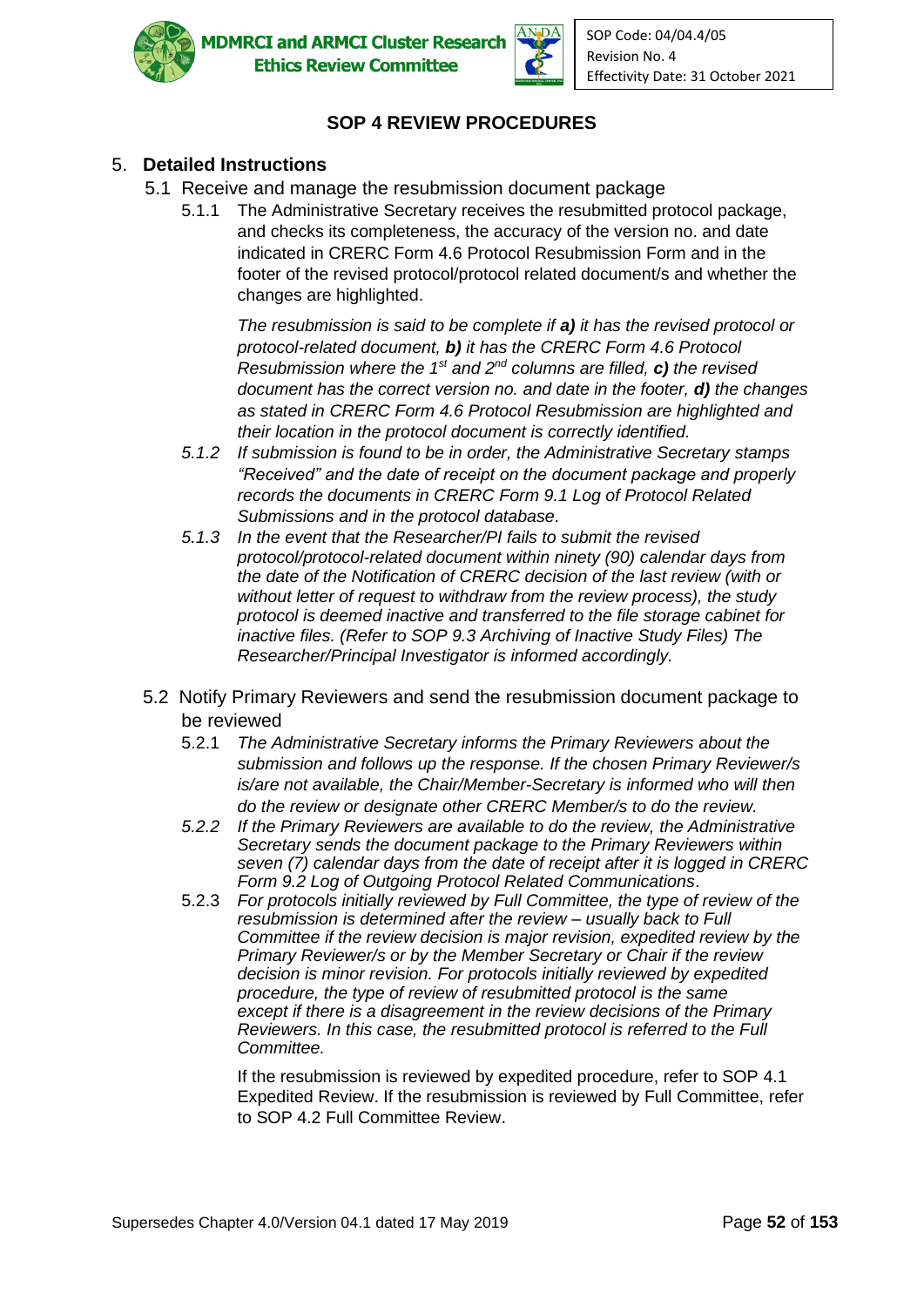



# **SOP 4 REVIEW PROCEDURES**

- 5.3 Review if the resubmission complied with the required modification/s
	- 5.3.1 Using CRERC Form 4.6 Protocol Resubmission, the Primary Reviewers verify if the recommended revisions are complied. *The Primary Reviewers write the results of their assessment in the third column of the accompanying filled CRERC Form 4.6 Protocol Resubmission.*
	- 5.3.2 *Review decision can be any one of the following:*
		- *i) Approval,*
		- *ii) Minor revision,*
		- *iii) Major revision,*
		- *iv) Disapproval*
		- *v) Pending, if major clarifications are required or more information (specify information to be requested) is needed before a decision can be made.*
- 5.4 Return the resubmission document package with the results of the review to CRERC
	- 5.4.1 The Primary Reviewers return the reviewed documents together with the completed CRERC Form 4.6 Protocol Resubmission *within 7 days from date of receipt of the document package.*
	- 5.4.2 The Administrative Secretary records the returned resubmission package in CRERC Form 9.1 Log of Protocol Related Submissions.
	- 5.4.3 If the protocol was initially reviewed by Full Committee and the revision was classified as major, the medical/scientific Primary Reviewer presents the results of their assessment to CRERC *en banc*. (Refer to SOP 4.2 Full Committee Review)
- 5.5 Communicate the CRERC decision to the Researcher/PI
	- 5.5.1 The Administrative Secretary prepares the communication of CRERC Decision to the Researcher/PI using the appropriate form within 5 days from the receipt of the results of the expedited review, or within 5 days from the date of the Full Committee meeting. (Refer to SOP 8.2 Communicating CRERC Decision)
- 5.6 File the revised protocol and related documents in the protocol file folder, and update the protocol file index and the protocol data base
	- 5.6.1 The Administrative Secretary files the documents in the protocol file folder, and updates the protocol file index of the protocol file folder. The Administrative Secretary also updates the Resubmission columns of the protocol database. (Refer to SOP 9.1 Management of Active Study Protocol Files)

### 6. **Related Forms**

CRERC Form 4.6 Protocol Resubmission *CRERC Form 9.1 Log of Protocol Related Submissions CRERC Form 9.2 Log of Outgoing Protocol Related Communications*

|  | 7. SOP Document History (Changes in previous versions cannot be tracked) |  |  |  |  |  |  |
|--|--------------------------------------------------------------------------|--|--|--|--|--|--|
|--|--------------------------------------------------------------------------|--|--|--|--|--|--|

| Version<br>No. | <b>Version Date</b> | Description of Changes |  |
|----------------|---------------------|------------------------|--|
| ሰ1             | 23 Jan 2015         | Refer to SOP v. 01     |  |